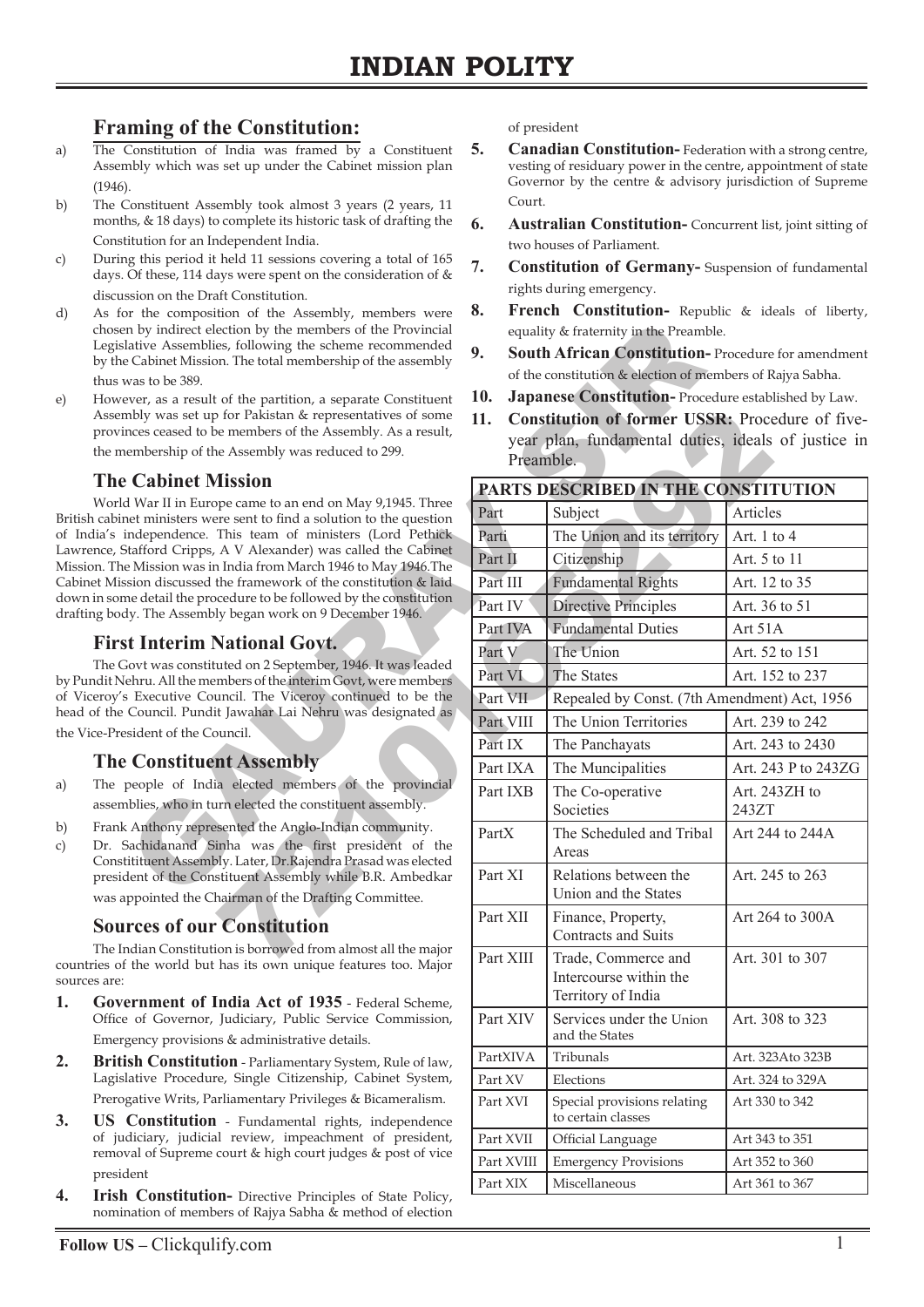| Part XX   | Amendment of the<br>Constitution                                         | Art 368        |
|-----------|--------------------------------------------------------------------------|----------------|
| Part XXI  | Temporary, Transitional<br>and Special Provisions                        | Art 369 to 392 |
| Part XXII | Short title, commencement,<br>authoritative text in Hindi<br>and repeals | Art 393 to 395 |

#### **Important Schedules in The Constitution Schedules 1 to 12**

First schedule contains the list of states and union territories and their territories

So States, Speaker and the Deputy Speaker of<br>
a Memodunent Act, 1978. It has been the Council of States and the Deputy and the Council of States and the Speaker of the Legislative Assembly and the three are only six fundam Second schedule contains provisions as to the President, Governors of States, Speaker and the Deputy Speaker of the House of the People and the Chairman and the Deputy Chairman of the Council of States and the Speaker and the Deputy Speaker of the Legislative Assembly and the Chairman and the Deputy Chairman of the Legislative Council of a State, the Judges of the Supreme Court and of the High Courts and the Comptroller and Auditor-General of Indiathe list of states and union territories and their territories

Third Schedule contains the Forms of Oaths or Affirmations.

Fourth Schedule contains provisions as to the allocation of seats in the Council of States.

Fifth Schedule contains provisions as to the Administration and Control of Scheduled Areas and Scheduled Tribes.

Sixth Schedule contains provisions as to the Administration of Tribal Areas in the States of Assam, Meghalaya, Tripura and Mizoram.

Seventh Schedule contains the Union list, State list and the concurrent list

Eighth Schedule contains the list of recognised languages.

Ninth Schedule contains provisions as to validation of certain Acts and Regulations.

Tenth Schedule contains provisions as to disqualification on ground of defection.

Eleventh Schedule (73rd amendment) contains the powers, authority and responsibilities of Panchayats.

Twelfth Schedule (74th amendment) contains the powers, authority and responsibilities of Municipalities.

# **Fundamental Rights**

- They are **justiciable,** allowing persons to move the courts for their enforcement, if & when they are violated.  $\bullet$
- They are defended & guaranteed by the Supreme Court Hence, the aggrieved person can directly go to the Supreme Court. They can be suspended during the operation of a National Emergency except the rights guaranteed by **Articles 20 & 21.** More, the six rights guaranteed by Article **19** can be suspended only when emergency is declared on the grounds of  $\bullet$

war or external aggression.

#### **Originally the Constitution provided for seven fundamental rights:**

- 1. Right to equality [Art 14-18]
- 2. Right to freedom [Art 19-22]
- 3. Right against exploitation [Art 23-24],
- 4. Right to freedom [Art 25-28]
- 5. Cultural & educational rights [Art 29-30]
- 6. Right to property [Art. 31]
- 7. Right to constitutional remedies [Art 32]

However, the 'right to property' was deleted from the list of fundamental rights by the **44th Constitutional Amendment Act, 1978.** It has been made a legal right under **Article 300- A** in the Constitution. So, at present, there are only six fundamental rights.

#### **Part-IV: Directive Principles of State Policy [Article 36 to 51]**

The phrase 'Directive Principles of State Policy' denotes the ideals that the State should keep in mind while formulating policies & enacting laws. It includes the legislative  $\&$  executive organs of the central  $\&$  state governments, all local authorities & all other public authorities in the country. The Directive Principles are **non-justiciable in nature,** that is, they are not legally enforceable by the courts for their violation. Therefore, the government cannot be compelled to implement them. They aim at providing social & economic justice of the people.

# **Fundamental Duties**

Fundamental of the Computer of States and union territories and<br>
Indices of the Supreme Court and<br>
In the Comptroller and Auditor-<br>
The phrase 'Directive Principles of<br>
to f states should union territories and<br>
while formu A list of ten fundamental duties was included in the Indian **Constitution by the 42nd Amendment Act, 1976 in the form of Article 51 A.** For this a new part was created in the Constitution in the form of Part IV-A. **It is based on the Japanese model.** The idea of including a separate chapter on duties was recommended by the Swam Singh Committee in view of the fact that duties & rights are inseparable. Moreover, subsequently **11th duty has been added by Constitution (86th Amendment) Act, 2002 in the form of 51 A (k).** It reads: "It shall be the duty of every citizen of India "who is a parent or guardian to provide opportunities for education to his child or, as the case may be, ward between the age of six & fourteen years."

# **Citizenship**

A citizen is a person who enjoys full membership of the community or State in which he lives or ordinarily lives. The State demands extra duty from its citizen which cannot be asked to non-citizens. 42nd Constitution (Amendment) Act, 1976 has inserted 10 Fundamental Duties in Article 51-A.

# **Ways to acquire Indian Citizenship**

Constitution of India under Citizenship (Amendment) Act, 1986 provides five ways to acquire citizenship of India. These five ways are:

a) Citizenship by Birth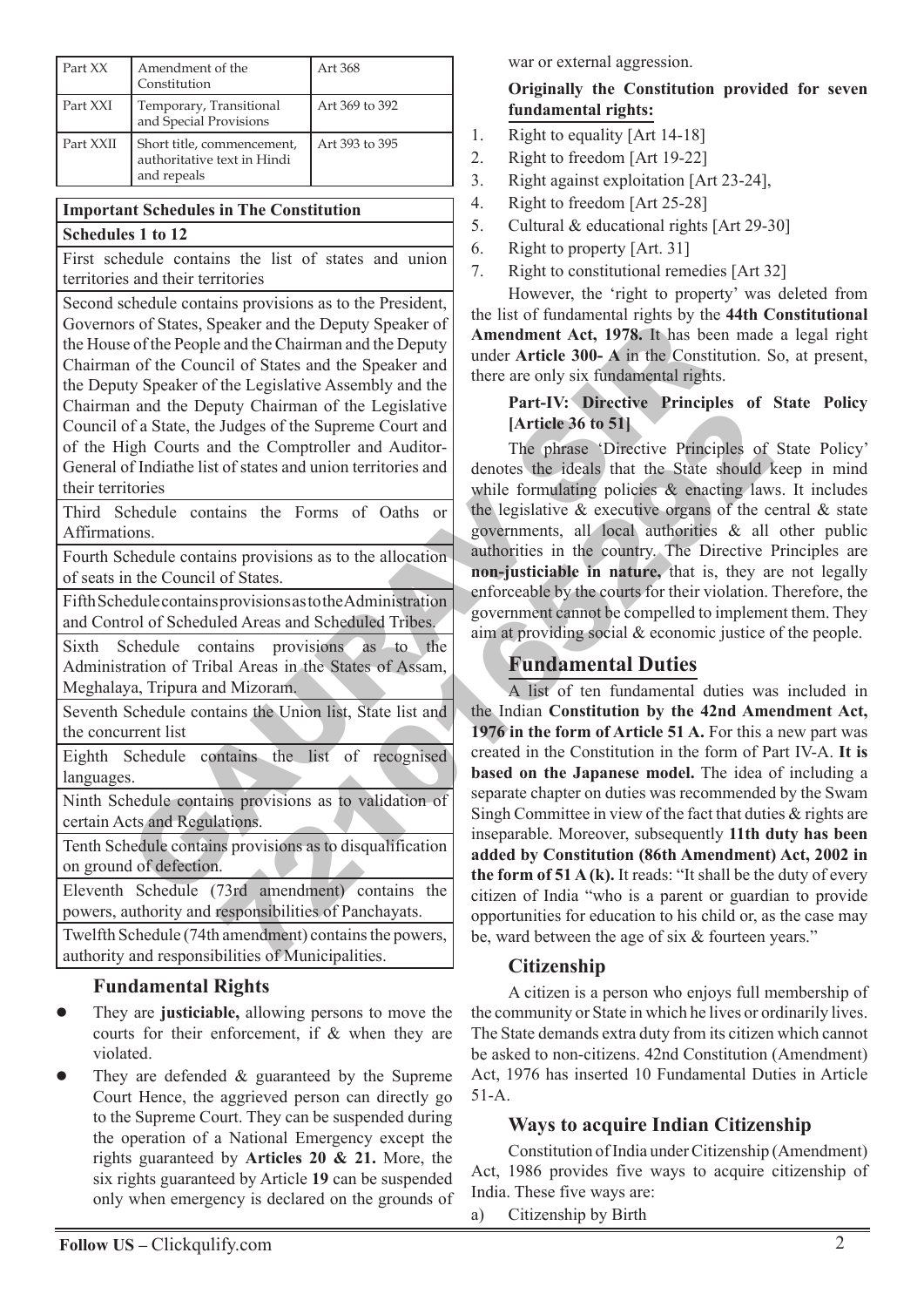- b) Citizenship by Descent
- c) Citizenship by Registration
- d) Citizenship by Naturalization
- e) Citizenship by incorporation of Territory

# **The Union Executive**

#### **The President**

**Article 52** - There shall be a President of India.

**Article 53** - The executive power of the Union shall be vested in the President Thus the President is:

- (1) Executive head of the Republic.
- executive power vested in the President is to<br>
terective dome head de advice of the Council of<br>
terective end expiry of his te<br>
sters [Article 74(1)]. It is obligatory on the part<br>
sters [Article 74(1)]. It is obligatory (2) All the executive actions are taken in his name. The executive power vested in the President is to be exercised on the aid & advice of the Council of Ministers [Article 74(1)]. It is obligatory on the part of President to accept the advice of the council of ministers as per the 42ndand 44th Constitutional Amendment Acts.
- (3) He is the first citizen of India & occupies the first position under the warrant of precedence. Warrant of Precedence indicates the hierarchy of positions occupied by various dignitaries attending a state function.
- (4) He is the Supreme Commander of Armed Forces.

# **Election of the President**

The President of India is elected by indirect election. He is elected by an electoral college in accordance with the system of proportional representation by means of the single transferable vote & the vote being secret

#### **Article 54 -**

The Electoral College consists of:

- (a) The elected members of both houses of Parliament (nominated members are not the members of electoral college)
- (b) The elected members of the Legislative Assemblies of the States (including National Capital Territory of Delhi & the Union Territory of Pondicherry)

#### **Manner of Election of the President**

The provisions dealing with the manner of election of the President of India are provided in Article 55. He is elected following the system of proportional representation by means of single transferable vote.

**Article 62** of the Constitution provides that an election to fill a vacancy shall be held as soon as possible after, & in no case later than six months from, the date of occurrence of the vacancy (if such occurrence of vacancy is caused by resignation or death or impeachment or otherwise).

#### **Qualification for election as President**

- (a) He must be a citizen of India.
- (b) He must have completed the age of 35 years.
- (c) He must be qualified for election as a Member of the House of the People.
- (d) He must not hold any office of Profit under the Govt,

of India or the Govt, of any State or under any local or other authority subject to the control of any of the said Govt. However, following persons are not deemed to be holding any office of profit & hence they cannot be disqualified for election as the President: **A sitting President or Vice- President of India/Governor of any state/A minister of the Union or of any State.**

# **Eligibility for re-election**

A person, who holds or who has held office as President shall be eligible for reelection to that office.

#### **Impeachment of the President [Article 61]**

- (1) The President can be removed from his office before the expiry of his term by the process of impeachment
- (2) The President can be impeached only for the violation of the Constitution.
- (3) It is a quasi-judicial procedure.
- 1.1 The impeachment procedure<br>
2.1 The impeachment procedure can be intigated at the term of precedence. Warrant<br>
2.3 It is a quasi-judicial procedure.<br>
2.2 The impeachment procedure can be intigated by each to positions a (4) The impeachment procedure can be initiated in either House of the Parliament. The resolution must be signed by at least l/4th of the total membership of the House. Before the resolution could be passed, a 14 day notice must be given to the President Such a Resolution must be passed by a majority of not less than 2/3rd of the total membership of the House.
	- (5) Then, the other House of Parliament called the "Investigating House" investigates the charges by itself or cause the charge to be investigated.
	- (6) The President has the right to appear & to be represented at such investigation to defend him.
	- (7) If, as a result of the investigation the other House also passes a resolution supported by not less than 2/3rd of the total membership of House, the President stands removed from his office from the date on which the investigating House passed the resolution.

#### **Note:**

- (a) The elected members of the legislative assemblies of States have no role in the impeachment proceedings, while they elect the President.
- (b) The nominated members of the Parliament have the right to deliberate & vote when the resolution of impeachment is under consideration while they have no vote in the election of the President

# **Vacancy filled up with Acting President**

- (1) In case the office of the President falls vacant due to death, resignation or impeachment the Vice-President or in his absent. Chief Justice of Supreme Court or on his absence, senior most Judge of the Supreme Court becomes President till the fresh election for the Post & new incumbent assumes office.
- (2) If the President is not able to discharge his duties due to sickness or absence due to any other reasons, the Vice- President discharges the functions of the President & is entitled to the same salary, allowances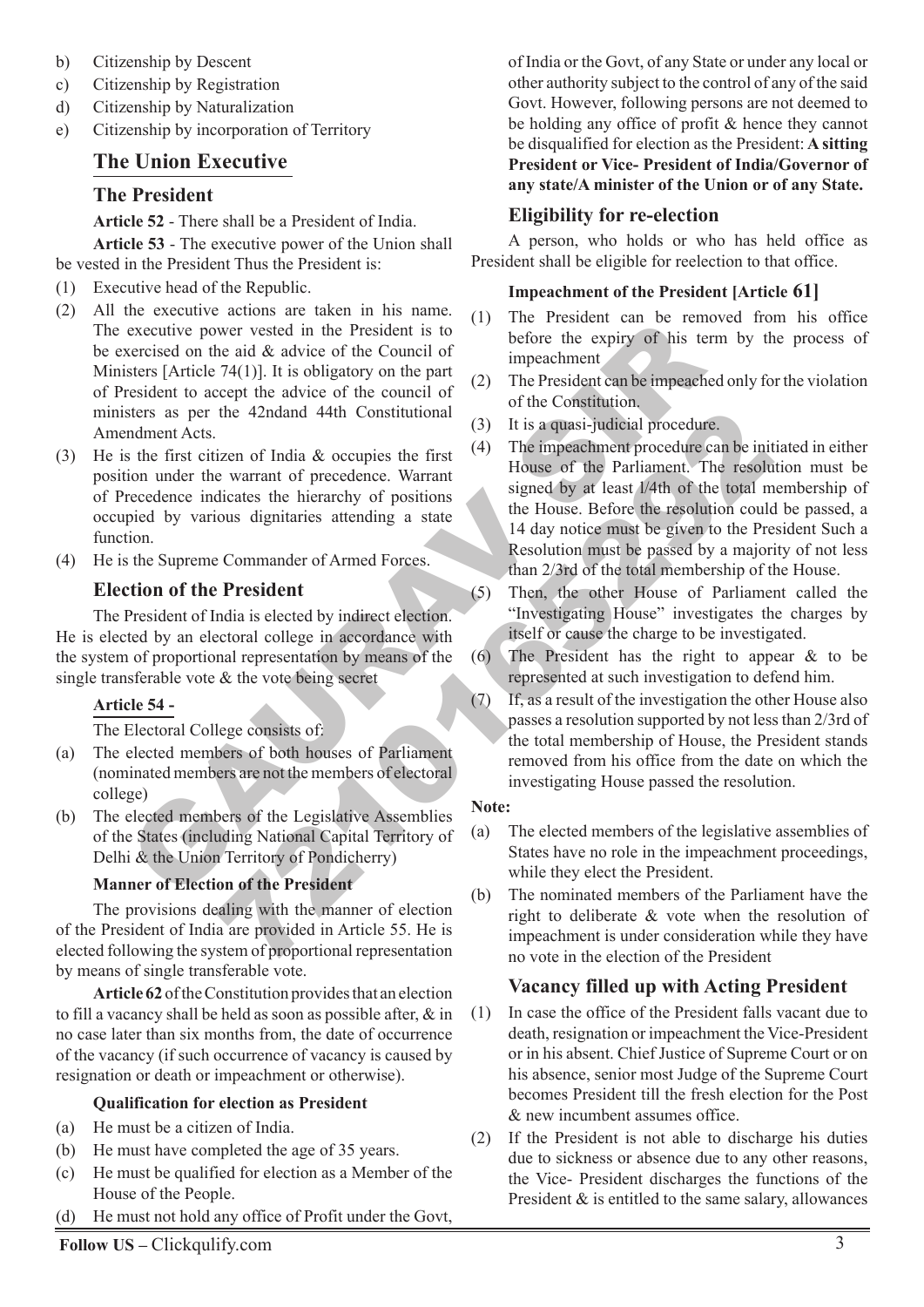$&$  privileges which are available to the President 2. under the constitution.

#### **Legislative powers of President**

The legislative Powers of President are as follows:

- 1. The President summons both the Houses of the Parliament & prorogues them. He or she can dissolve the Lok Sabha according to the advice of the Council of Ministers headed by the PM.
- 2. President inaugurates the Parliament by addressing it after the general elections & also at the beginning of the first session each year.
- after receiving the assent of the President The **Remission** reducing these<br>
dent can return a bill to the Parliament, if it is **Remission** reducing the amound<br>
monogy bill or a constitutional amendment bill, changing 3. All bills passed by the Parliament can become laws only after receiving the assent of the President The President can return a bill to the Parliament, if it is not a money bill or a constitutional amendment bill, for reconsideration. When after reconsideration, the bill is passed & presented to the President, with or without amendments; President is obliged to assent to it.
- 4. The President can also withhold his assent to the bill thereby exercising pocket veto.
- 5. When both Houses of the Parliament are not in session & if Govt feels the need for immediate action, President can promulgate ordinances which have the same force & effect as laws passed by Parliament.

# **Executive powers of President**

The executive powers of President are as follows:

1. The President appoints the PM, the President then appoints the other members of the Council of Ministers, distributing portfolios to them on the advice of the PM. The President is responsible for making a wide variety of appointments. These include:

**Governors of States/The Chief Justice, other judges of the Supreme Court & High Courts of India/The Attorney General/The Comptroller & Auditor General/ The Chief Election Commissioner & other Election Commissioners/The Chairman & other Members of the Union Public Service Commission/ Ambassadors & High Commissioners to other countries.**

3. The President is the Commander in Chief of the Indian Armed Forces.

#### **Financial powers**

- 1. All money bills originate in Parliament, but only if the President recommends it
- 2. He or she causes the Annual Budget  $\&$  supplementary Budget before Parliament
- 3. The President appoints a finance commission every five years. The President appoints a finance commission every five years.

#### **Judicial powers**

1. The president appoints the Chief Justice of the Union Judiciary & other judges on the advice of the Chief Justice.

- The President dismisses the judges if  $\&$  only if the two Houses of the Parliament pass resolutions to that effect by two-thirds majority of the members present
- 3. He/she has the right to grant pardon. The President can suspend, remit or commute the death sentence of any person.

**Pardon** - completely absolves the offender

**Reprieve** - temporary suspension of the sentence

**Commutation** - substitution of one form a punishment for another form which is of a lighter character

**Respite** - awarding a lesser sentence on special ground

**Remission** - reducing the amount of sentence without changing its character

# **Diplomatic powers**

All international treaties & agreements are negotiated & concluded on behalf of the President. However, in practice, such negotiations are usually carried out by the PM along with his Cabinet (especially the Foreign Minister).

#### **Military powers**

The President is the supreme commander of the defense forces of India. The President can declare war or conclude peace, subject to the approval of parliament All important treaties & contracts are made in president's name.

#### **Emergency powers**

The President can declare three types of emergencies: national, state & financial.

#### **Vice President of India**

Extending the President of the President of the Trestand.<br>
This, President is obliged to assent the bill<br>
also withold is assent to the bill<br>
practice, such negotiations are usually expocket veto.<br>
Exported the PM along w The Vice-President is elected by an electoral college consisting of members of both Houses of Parliament, in accordance with the system of proportional representation by means of the single transferable vote & the voting in such election is by secret ballot The Electoral College to electa person to the office of the Vice-President consists of all members of both Houses of Parliament

The Vice-President should not be a member of either House of Parliament or of a House of a Legislature of any state. If a member of either House of Parliament or of a House of a Legislature of any state is elected as Vice-President, he is deemed to have vacated his seat in that House on the date he/she enters his office as Vice-President.

A **person cannot be elected as Vice-President unless she/he-**

- is a citizen of India has completed the age of 35 years  $\bullet$
- is qualified for election as a member of the Council of States (Rajya Sabha).  $\bullet$
- Holds any office of profit under the Govt of India or a State Govt or any subordinate local authority.  $\bullet$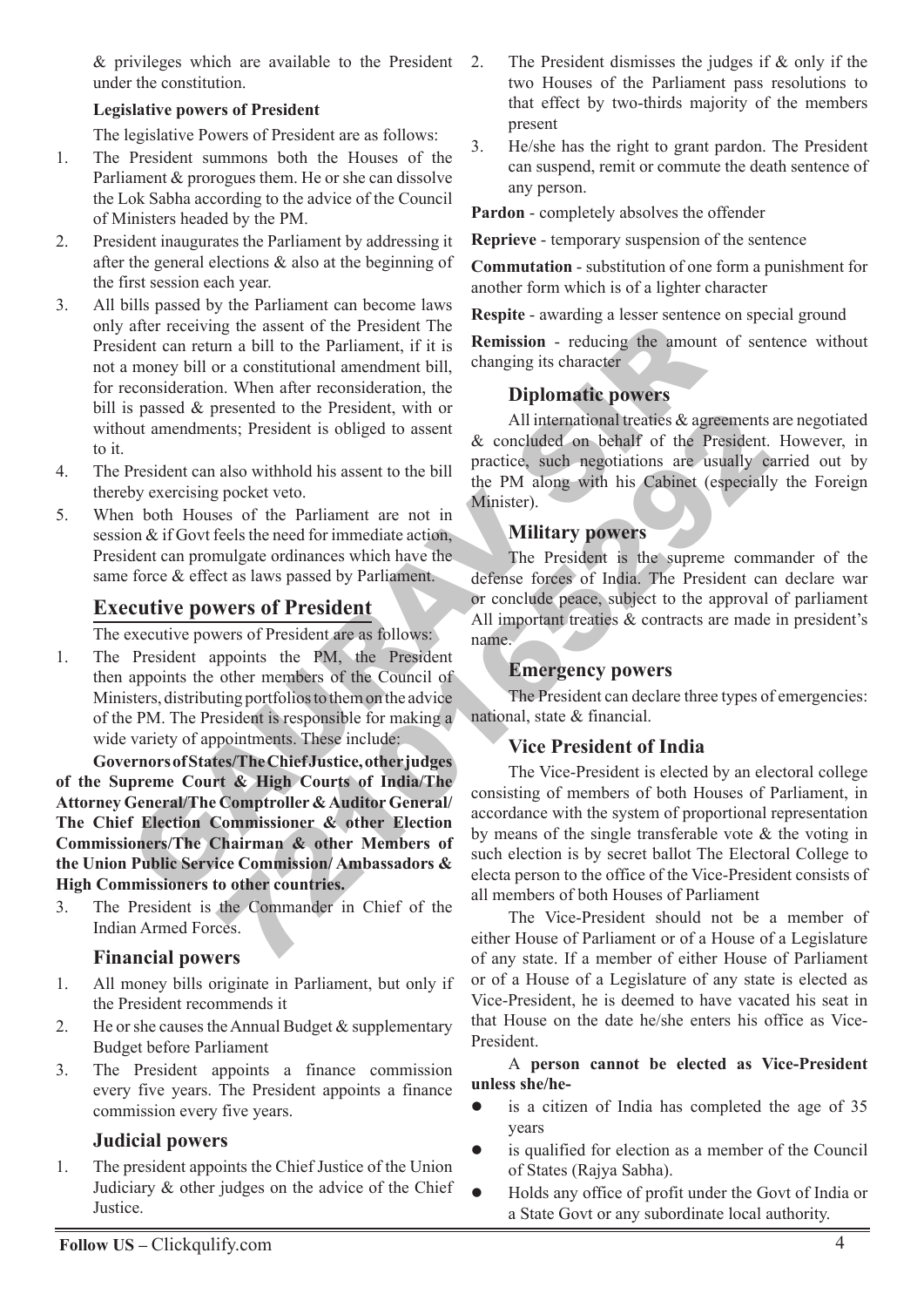#### **Removal of Vice President**

The Constitution states that the Vice President can be removed by a resolution of the Rajya Sabha passed by an absolute majority (more than 50% of total membership) & agreed to by a simple majority (50% of voting members) of the Lok Sabha (Article 67(a)).

#### **Powers & functions of a VP**

The functions of Vice-President are twofold:

- 1. He acts as the ex-officio Chairman of Rajya Sabha. In this capacity, his powers & functions are similar to those of the Speaker of Lok Sabha.
- Even when  $\alpha$  council of Minister of the President due to his resignation, removal,<br>
contril. On or otherwise. He can act as President only for<br>
Even act as President only for<br>
Even act as President in which a As the Con 2. He acts as President when a vacancy occurs in the office of the President due to his resignation, removal, death or otherwise. He can act as President only for a maximum period of six months, within which a new President has to be elected. Further, when the sitting President is unable to discharge his functions due to absence, illness or any other cause, the Vice-President discharges his functions until the President resumes his office.

While acting as President or discharging the functions of President, the Vice-President does not perform the duties of the office of the chairman of Rajya Sabha. During this period, those duties are performed by the Deputy Chairman of Rajya Sabha.

- If the offices of both the President & the Vice-President fall vacant by reason of death, resignation, removal etc the Chief Justice of India or in his absence the seniormost judge of the Supreme Court acts as President  $\bullet$
- For the first time, during the 15-day visit of Dr. Rajendra Prasad to the Soviet Union in June 1960, the then Vice- President Dr. Radhakrishnan acted as the President.  $\bullet$
- For the first time, in 1969, when the President Dr. Zakir Hussain died & the Vice-President V.V. Giri resigned, the Chief Justice Md. Hidayatullah acted as President  $\bullet$

#### **PM**

In the scheme of parliamentary system of government provided by the Constitution, the President is the nominal executive authority & PM is the real executive authority. The President is the head of the State while PM is the head of the government

#### **Appointment of the PM**

Article 75 says that the PM shall be appointed by the President The President appoints the leader of the majority party in the Lok Sabha as the PM. But, when no party has a clear majority in the Lok Sabha, then the President may exercise his personal discretion in the selection  $\&$ appointment of the PM.

#### **Term**

The term of the PM is not fixed  $\&$  he holds office during the pleasure of the President So long as the PM enjoys the majority support in the Lok Sabha, he cannot be dismissed by the President However, if he loses the confidence of the Lok Sabha, he must resign or the President can dismiss him.

#### **Powers & functions of PM**

- He recommends persons who can be appointed as ministers by the President.  $\bullet$
- He can recommend dissolution of the Lok Sabha to the President at any time.  $\bullet$
- He is the chairman of the NITI Aayog, National Development Council, National Integration Council, InterState Council & National Water Resources Council.  $\bullet$

#### **Central Council of Minister**

As the Constitution of India provides for a parliamentary system of government modelled on the British pattern, the council of ministers headed by the PM is the real executive authority. Article 74 deals with the status of the council of ministers while Article 75 deals with the appointment, tenure, responsibility, qualification, oath & salaries & allowances of the ministers.

#### **Note:**

The total number of ministers, including the PM, in the Council of Ministers shall not exceed 15% of the total strength of the Lok Sabha. [91st Constitutional Amendment Act, 2003]

simals to discharge his functions<br>
Initial pattern, the council of ministers head<br>
Insects or any other cause, the Vice-<br>
221016 State is the real executive authority. Article 74 c<br>
State is the real executive authority. A The council of ministers shall be collectively responsible to the Lok Sabha. A person who is not a member of either House can also become a minister but he cannot continue as minister for more than six months unless he secures a seat in either House of Parliament (by election/ nomination). [Art. 75(5)]

The council of ministers consists of three categories: Cabinet ministers, ministers of state, & deputy ministers.

**Cabinet Ministers:** The cabinet ministers head the important ministries of the Central government like home, defence, finance & external affairs.

**Ministers of State:** The ministers of state can either be given independent charge of ministries/departments or can be attached to cabinet ministers.

**Deputy Ministers:** The deputy ministers are not given independent charge of ministries/departments & always assist the Cabinet or State Minister or both. They are not members of the cabinet & do not attend cabinet meetings. Minister may be taken from members of either House & minister who is member of one House has the right to speak & take part in the proceedings of the other House but cannot vote in the House of which he is not member. [Art 88]

# **Parliament of India**

#### **The House of the People (Lok Sabha)**

The Lok Sabha is the popular house of the parliament because its members are directly elected by the common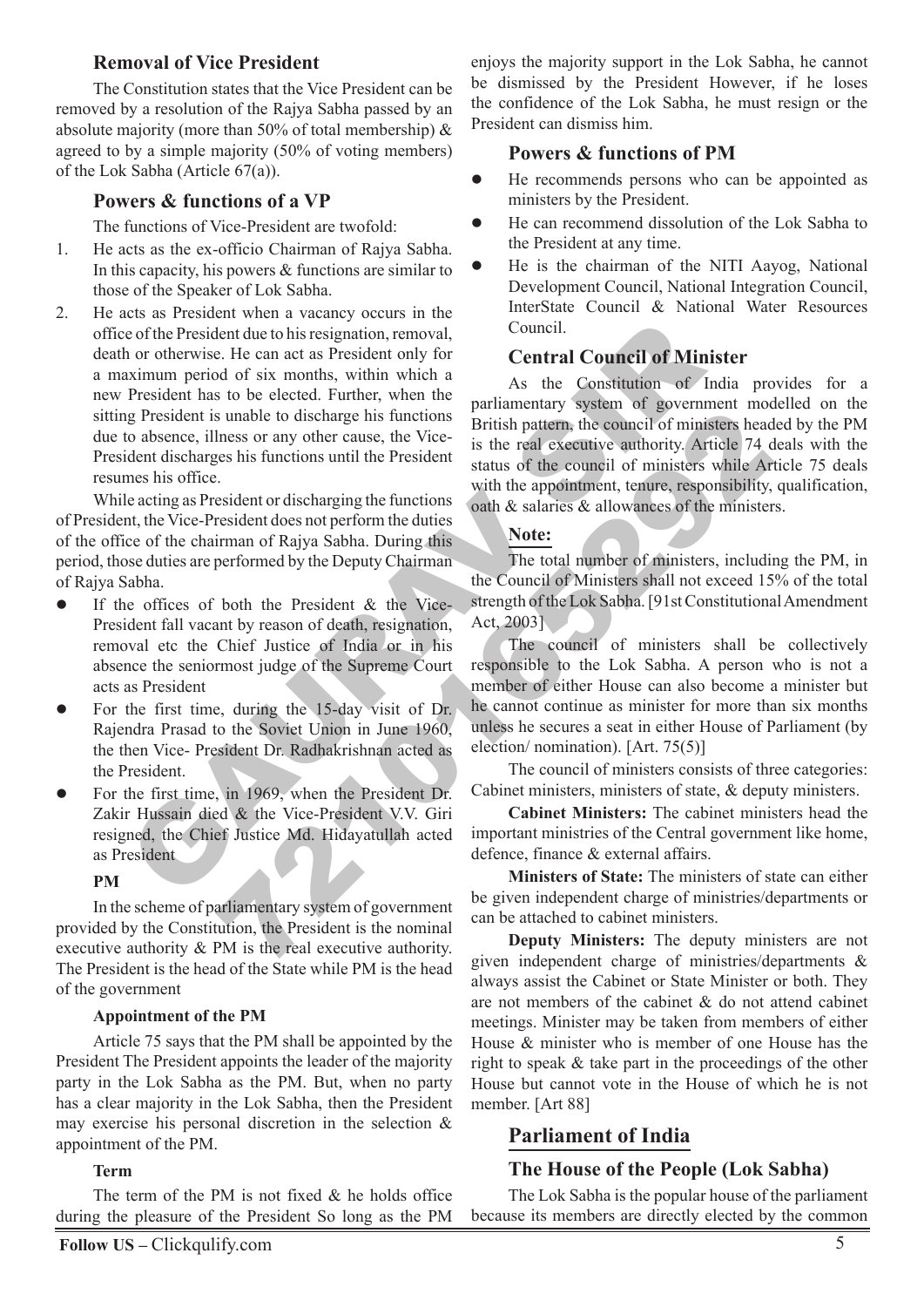electorates of India. All the members of this House are popularly elected, except not more than two from the Anglo-Indian community, who can be nominated by the President In the Constitution, the strength of the Lok Sabha is provisioned under Art 81 to be not more than 552 (530 from the States, 20 from the Union Territories  $\&$  2 may be nominated from the Anglo-Indian community). The Govt has extended this freeze in the Lok Sabha seats till the year 2026 by Constitution (84th Amendment Act, 2001).

# **Special Powers of the Lok Sabha**

- 1. Money & Financial Bills can only originate in the Lok Sabha.
- 2. In case of a Money Bill, the Rajya Sabha has only the right to make recommendation & the Lok Sabha may or may not accept the recommendation. Lok Sabha enjoys exclusive legislative jurisdiction over the passage of the Money Bills.
- 3. The Council of Ministers are responsible only to the Lok Sabha & hence the Confidence & No-confidence motions can be introduced in this House only.
- 4. Under Art 352, the Lok Sabha in a special sitting can disapprove the continuance of a national emergency proclaimed by the President, even if the Rajya Sabha rejects such a resolution.

# **Tenure of the Lok Sabha**

The normal tenure of the Lok Sabha is five years. But the House can be dissolved by the President even before the end of the normal tenure. Also, the life of the Lok Sabha can be extended by the Parliament beyond the five-year term during the period of national emergency proclaimed under Art. 352.

# **Qualifications for the membership of Lok Sabha**

- 1. be a citizen of India.
- 2. be not less than 25 years of age.
- 3. be a registered voter in any of the Parliamentary constituencies in India.
- 4. should not hold any office of profit
- 5. Should not be insolvent
- 6. Should not be mentally unsound.

# **Speaker & Deputy Speaker of Lok Sabha**

- 1) Chief presiding officer of the Lok Sabha.
- 2) The Speaker presides over the meetings of the House & his rulings on the proceedings of the House are final.
- 3) The Speaker & Deputy Speaker may be removed from their offices by a resolution passed by the House by an effective majority of the House after a prior notice of 14 days to them.
- 4) The Speaker, to maintain impartiality of his office, votes only in case of a tie i.e to remove a deadlock & this is known as the Casting Vote.

# **Special powers of the Speaker**

- 1. Whether a Bill is Money Bill or not is certified only by the Speaker & his decision in this regard is final & binding.
- 2. The Speaker, or in his absence, the Deputy Speaker, presides over the joint-sittings of the parliament.
- 3. The committees of parliament function essentially under the Speaker & their chairpersons are also appointed or nominated by him. Members of the Rajya Sabha are also present in some of these committees.
- 4. If the Speaker is a member of any committee, he is the ex-officio chairman of such a committee.

# **Special position of the Speaker**

- 1. Though he is an elected member of the Lok Sabha, he continues to hold his office even after the dissolution of the
- 2. House till a new Lok Sabha is constituted. This is because he not only presides & conducts the parliamentary proceedings but also acts as the Head of the Lok Sabha Secretariat which continues to function even after the House is dissolved.
- 3. The Speaker presides over the joint sitting of the two Houses of the Parliament
- 4. Speaker certifies a Bill as Money Bill & his decision is final in this regard.
- 5. The Speaker is ex-officio President of Indian Parliamentary Group which in India functions as the national group of Inter parliament Union.

# **Pro tem Speaker**

Second Money Bill, the Rajya Sabha has only<br>
Special position of the 1<br>
gight to make recommendation & the Lok Sabha<br>
are recommendation at the Lok Sabha<br>
are responsible only to the<br>
are or may not accept the recommendati For the Ray and Society of the Tarlianmentary<br>
This because the partial and the confidence is because the confidence  $\&$  Do-confidence<br>
The stable and special stituting can<br>
troduced in this House only.<br>
The Shaba in a As provided by the Constitution, the Speaker of the last Lok Sabha vacates his office immediately before the first meeting of the newly elected Lok Sabha. Therefore, the President appoints a member of the Lok Sabha as the Pro tem Speaker. The President himself administers oath to the Pro tem Speaker. The Pro tem Speaker has all the powers of the Speaker. He presides over the first sitting of the newly elected Lok Sabha. His main duty is to administer oath to the new members.

# **Rajya Sabha**

The Rajya Sabha (RS) or Council of States is the upper house of the Parliament of India. Membership is limited to 250 members, 12 of whom are nominated by the President of India for their contributions to art, literature, science, & social services. The remainder of the body is elected by the state & territorial legislatures. Members sit for sixyear terms, with one third of the members retiring every two years. The Rajya Sabha meets in continuous sessions and, unlike the Lok Sabha, the lower house of Parliament, is not subject to dissolution. The Vice President of India (currently, Hamid Ansari) is the ex-officio Chairman of the Rajya Sabha, who presides over its sessions. The Deputy Chairman who is elected from amongst the RS's members, takes care of the day-to-day matters of the house in the absence of the Chairman. The Rajya Sabha held its first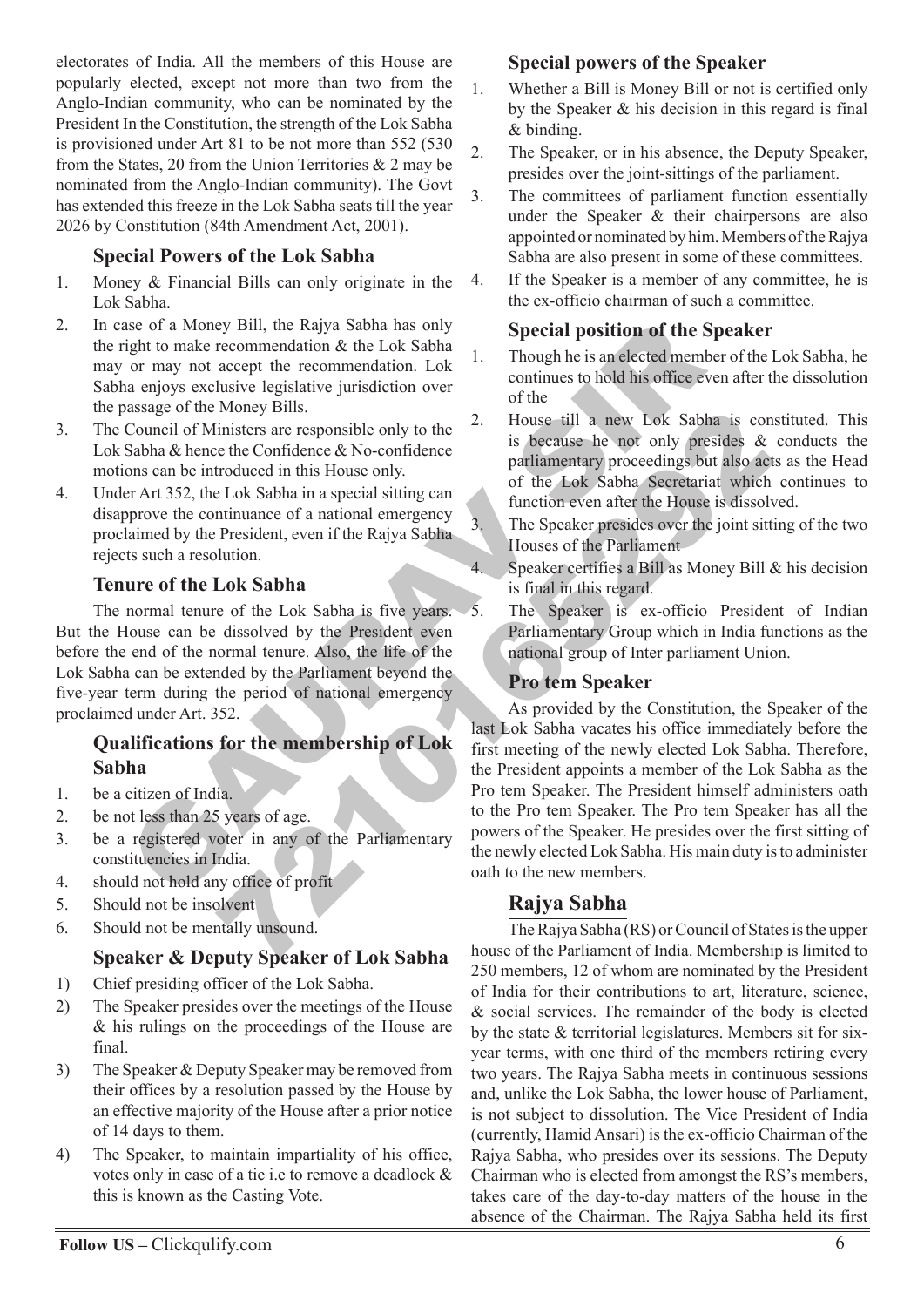sitting on 13 May 1952.

#### **Leader of the House**

Besides the Chairman (Vice-President of India) & the Deputy Chairman, there is also a function called Leader of the House. This is a cabinet minister - the PM if he is a member of the House, or another nominated minister. The Leader has a seat next to the Chairman, in the front row.

#### **Qualifications for the membership of Rajya Sabha**

- (a) be a citizen of India,
- (b) be 30 years of age on more,
- (c) not be holding any office of profit under the central or state Govt or local body &
- (d) possess all other qualification prescribed by the act of parliament from time to time.

# **Powers of Rajya Sabha**

It enjoys co-equal power with the Lok Sabha in respect of all bills other than money bill. In case of Money Bills, Rajya Sabha has no powers.

# **Exclusive Functions of Rajya Sabha**

is not<br>all of the Covid and Session and Session and Session and Session and Session and the covid body &<br>
Example and the qualification prescribed by the act Note: Joint sitting cannot be called<br>
regarding "Money Bill".<br> **Example the Sabha in the Sabha in the Sabha in the same is the same of Money<br>
The mean of Sabha in the business of a session is computed than money bill. In case of Money<br>
the mext few days, the President issues<br>
the mex** The Rajya Sabha, under Article 249, may by a special majority of two-thirds votes adopt a resolution asking the Parliament to make laws on subjects of the State list, in the national interest. This resolution gets due attention from the Parliament. The resolution remains valid for one year only which however can be extended further in terms of another one year.

**Secondly,** Rajya Sabha can take steps to create All India Services by adopting resolutions supported by special majority in the national interest

**Thirdly,** Rajya Sabha has the exclusive right to initiate a resolution for the removal of the Vice-President. This becomes the exclusive right of the Rajya Sabha because the Vice- President happens to be its Chairman & draws his salary as such.

#### **Different terms Related to Parliament**

- a) **Summoning:–** The President from time to time summons each House of Parliament to meet. But, the maximum gap between two sessions of Parliament cannot be more than six months. In other words, the Parliament should meet at least twice a year. There are usually three sessions in a year:
	- the Budget Session (February to May);  $\frac{1}{\sqrt{2}}$
	- the Monsoon Session (July to September); and  $\sum_{i=1}^{N}$
	- $\star$  the Winter Session (November to December).

The period between the prorogation of a House & its reassembly in a new session is called 'recess'.

b) **Joint Sitting:–** Under Article 108, there is a Provision of Joint sitting of both the Houses of the Parliament The Lok Sabha speaker presides over the joint sitting

[Art 118(4)].

There are only three occasions in the history of Indian

Parliament that the joint sessions of the Parliament took place. They are as follows:

- (i) In May 1961, for Dowry Prohibition Bill, 1959.
- (ii) In May 1978 for Banking Services Commission.
- (iii) In 2002 for POTA (Prevention of Terrorism Act).

#### **Joint sitting of both Houses can be convened on two occasions:**

- (i) For resolving any deadlock over the passage of a Bill.
- (ii) Special address by the President at the commencement of the first session after each general election of the Lok Sabha; First Session of each year (the Budget Session).
- **Note:** Joint sitting cannot be called for resolving deadlock regarding "Money Bill" & "Constitution Amendment Bill".
- c) **Prorogation:–** The presiding officer (Speaker or Chairman) declares the House adjourned sine die, when the business of a session is completed. Within the next few days, the President issues a notification for prorogation of the session. However, the President can also prorogue the House while in session.

d) **Adjournment:–** This is a short recess within a session of the Parliament, called by the presiding officer of the House. Its duration may be from a few minutes to days together.

e) **Adjournment** sine die:– When the House is adjourned without naming a day for reassembly, it is called adjournments/ne die.

#### **Grounds for disqualification of members of Parliament**

There are five grounds for disqualification of Member of Parliament

- **Article 102(1) (a):** A Member of Parliament shall be disqualified from being a member of House, if he holds any office of profit under state other than an office declared by Parliament by law not to disqualify its holder.  $\bullet$
- Article 102(1) (b): If the Member of Parliament is of unsound mind & stands so declared by the court of law 4- Article 102(1) (c): If he is a discharged insolvent declared by court of law.  $\bullet$
- Article 102(1) (d): If he is not a citizen of India or has acquired the citizenship of a foreign state or is under any acknowledgement of allegiance to a foreign state.  $\bullet$
- Article 102(2): If a person is disqualified being a Member of Parliament under anti-Defection Law (Tenth Schedule).  $\bullet$

#### **Legislative procedures in Parliament**

The legislative procedure is identical in both the Houses of Parliament Every bill has to pass through the same stages in each House. **A bill is a proposal for legislation & it becomes an act or law when duly enacted.**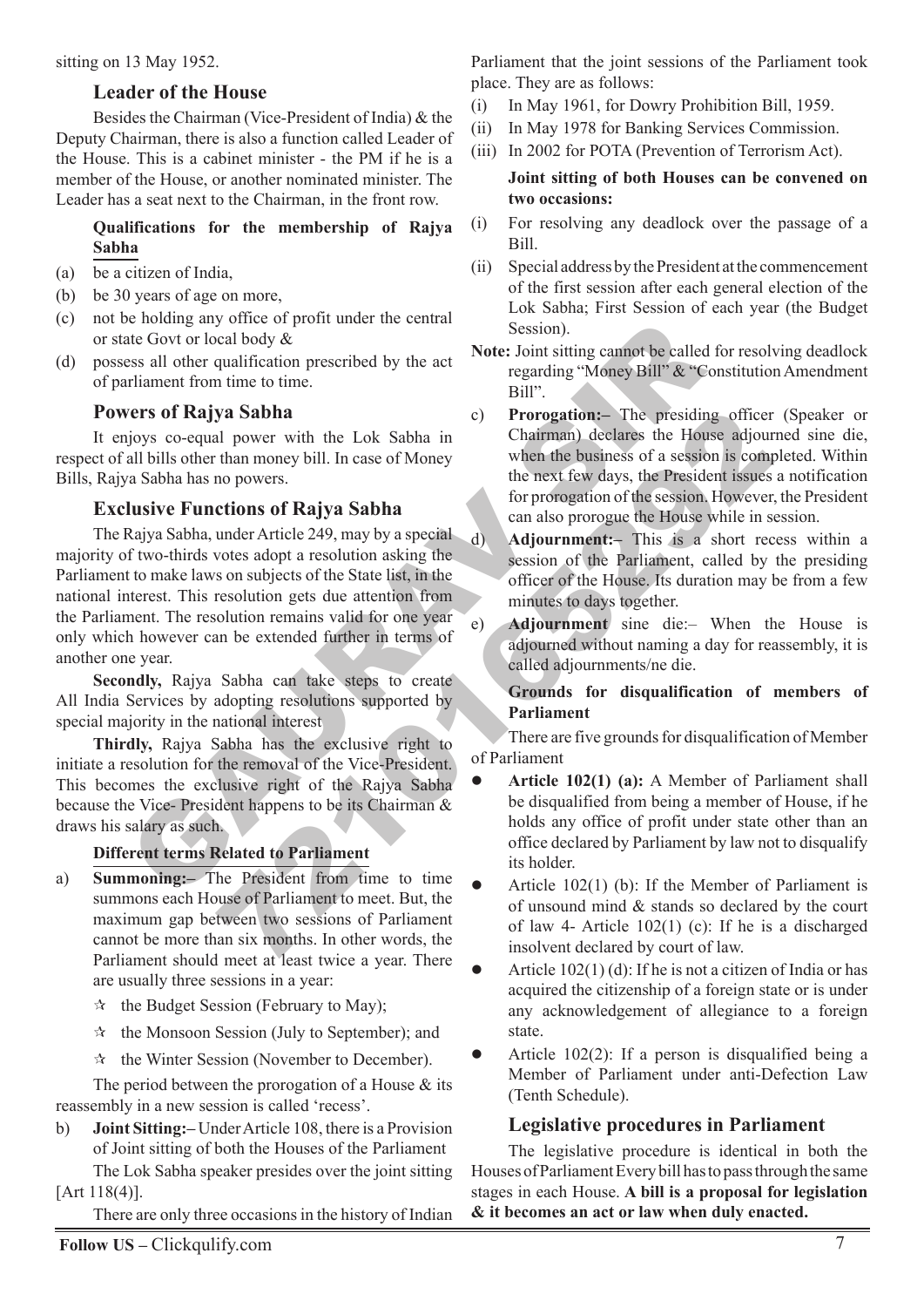Bills introduced in the Parliament are of two kinds: **public bills & private bills** (also known as government bills & private members' bills respectively). Though both are governed by the same general procedure & pass through the same stages in the House, they differ in various respects.

# **Bills in Parliament**

The four kinds of bills mentioned in the Constitution are:

- Ordinary Bill  $\bullet$
- Money Bill  $\bullet$
- Financial Bill  $\bullet$
- Constitutional Amendment Bill  $\bullet$

#### **Ordinary Bill**

Example 11 and Monet The Solution of the Partial method is a control of the Partial method is called an Ordinary bill. It can be the President udent the Constitution in Partial method is expected to the President the Const Any bill other than Money, Financial or Constitution Amendment bill is called an Ordinary bill. It can be introduced in either Houses of the Parliament It does not need the recommendation of the President for its introduction in Parliament (except a bill under article 3). It is passed by a simple majority by both the Houses. They enjoy equal legislative powers over the passage of an ordinary bill. If there is a deadlock over the bill it can be resolved in a joint sitting of both the Houses of Parliament.

#### **Money Bill**

A bill that deals exclusively with money matters that are mentioned in Article 110 in Constitution is called a Money Bill. These Money matters are:

- (1) Imposition, abolition or alternation of any tax.
- (2) The borrowing of any money or giving any guarantee by the Govt of India.
- (3) The custody of the Consolidated Fund of India or Contingency fund of India or deposition or withdrawal of any money from any such funds.
- (4) The appropriation of the money out of the Consolidated Fund of India.
- (5) Declaring any expenditure as charged on the Consolidated Fund of India.
- (6) The receipt of money on the account of consolidated Fund of India or Public Account of India.
- (7) Any matter that is incidental to the above matters.

A money bill can be introduced only in Lok Sabha on the recommendation of the President. It is passed by a simple majority by both the Houses of Parliament The Lok Sabha enjoys overriding legislative power in the passage of a money bill & Rajya Sabha cannot reject or approve a money bill by virtue of its own legislative power. Any money bill shall bear the certificate of speaker that it is a money bill. The Speaker's decision in this regard is final & binding & cannot be questioned in any court of law.

A money bill is transmitted to Rajya Sabha after it has been passed by Lok Sabha. The Rajya Sabha can exercise any of the following four options:

- (i) It also passes the bill.
- (ii) It rejects the bill outright upon being rejected the bill is deemed to have been passed by both the Houses.
- (iii) The Rajya Sabha does not pass the bill for 14 days, then on the expiry of 14th day after having received the bill it is deemed to have been passed by both the Houses.
- (iv) The Rajya Sabha suggests amendments to the bill, the bill then goes back to the power House. If the Lok Sabha accepts one or more of the amendment then the bill is deemed to have been passed in that form on the other hand if Lok Sabha rejects the amendment then the bill is deemed to have been passed in its original form.

There is no deadlock between the Houses over the passage of a money bill. When a money bill is presents to the President, under the Constitution he shall declare that he give assent or withhold assent

# **Financial Bill**

A Bill apart from dealing with one or more money matters if also deals with one or more non-money matters then it is called a financial Bill. It is introduced in the same manner as that of money Bill. Since it contains non-money matters after its introduction, it is passed in same manner an ordinary bill is passed.

# **Constitutional Amendment Bill**

From Ordinary bin! The can be the piece assent or withhold assent<br>
From Editor of the President Ir does<br>
not (second to the President Ir does<br>
not (second to the President for its<br>
median spatial under article as a distrib A bill introduced under article 368 to amend one or more provisions of the Constitution is called a Constitutional Amendment Bill. It can be introduced in either House of the Parliament It does not require the recommendation of President for its introduction. It shall be passed by both the House of the Parliament sitting separately by majority of not less than 2/3rd of members present & voting  $\&$  a majority of total strength of the House. The Constitution does not provide for a joint sitting of both the Houses of the Parliament if a deadlock develop between the two Houses over the passage of a Constitutional Amendment Bill.

#### **Veto power of the President:**

A bill passed by the Parliament can become an act only if it receives the assent of the President However, the President has the veto power over the bills passed by the Parliament, i.e. he can withhold his assent to the bills.

#### **Absolute Veto**  $\bullet$

It refers to the power of the President to withhold his assent to a bill passed by the Parliament The bill then ends & does not become an act. Usually, this veto is exercised in the following two cases:

- a) With respect to private members' bills; &
- b) With respect to the government bills when the cabinet resigns (after the passage of the bills but before the assent by the President) & the new cabinet advises the President not to give his assent to such bills.
- **Suspensive Veto**  $\bullet$

The President exercises this veto when he returns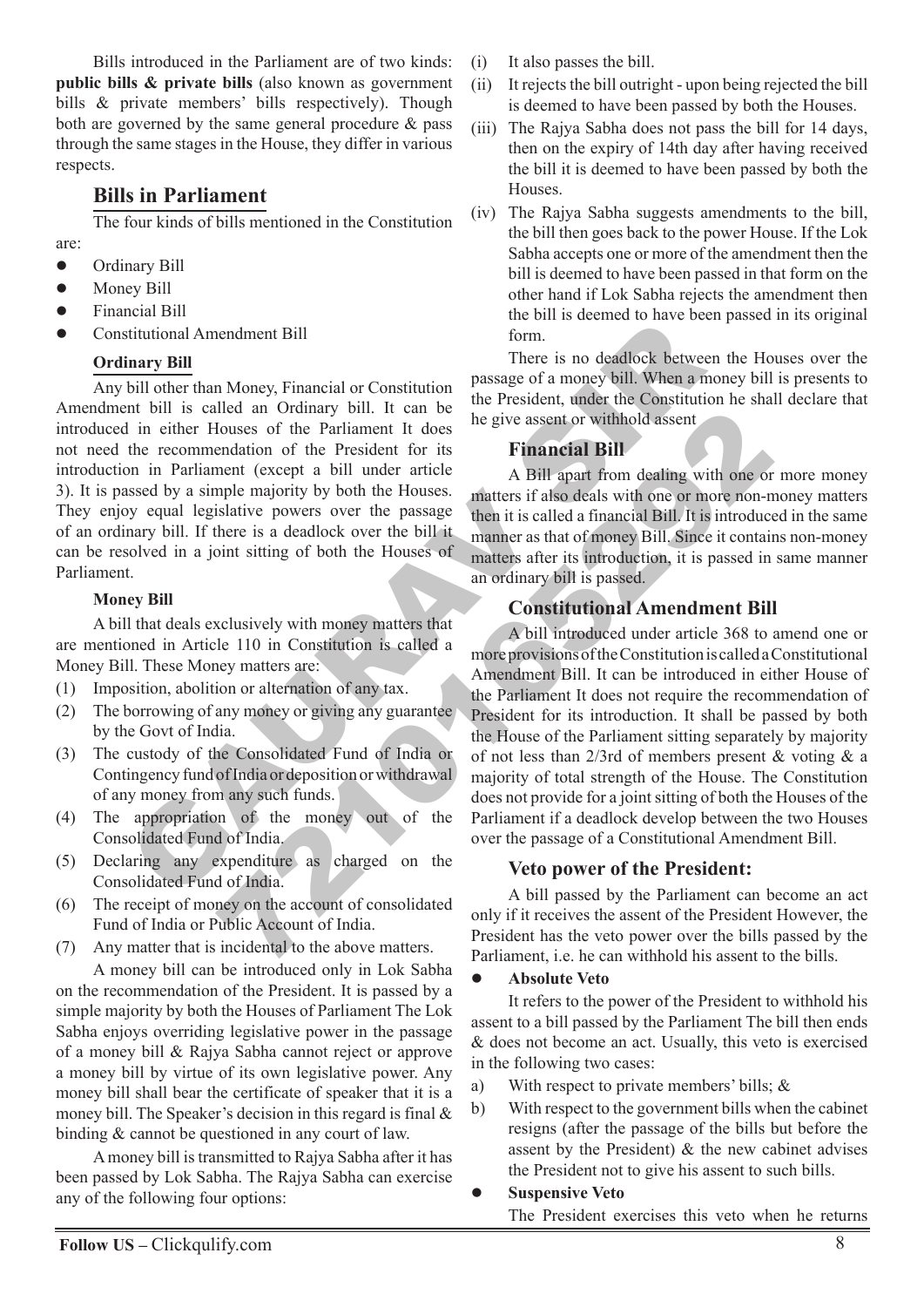a bill for reconsideration of the Parliament However, if the bill is passed again by the Parliament with or without amendments & again presented to the President, it is obligatory for the President to give his assent to the bill. The President does not possess this veto in the case of money bills.

#### **Pocket Veto**  $\bullet$

In this case, the President neither ratifies nor rejects nor returns the bill, but simply keeps the bill pending for an indefinite period. This power of the President not to take any action (either positive or negative) on the bill is known as pocket veto. There is no time limit for the President to give comment on bills under this veto.

# **Emergency provisions in India**

#### **Emergency provisions are adopted in India from Weimar Constitution of Germany.**

In Indian constitution there are three kind of emergency provisions:

- **(1) Article 352 National Emergency**
- **(2) Article 356 President's Rule**
- **(3) Article 360 Financial Emergency**

#### **National Emergency (Article 352)**

- a) If the President is satisfied that there exist a grave emergency whether due to war or external aggression or armed rebellion, then President can proclaim emergency to that effect. Such a proclamation can be made for the whole of India or any part thereof. The President can proclaim National Emergency only on the written advice of the Cabinet.
- Every provisions in India<br>
Fregnery provisions in India<br>
Fregnery provisions are adopted in India<br>
Tregnery provisions are adopted in India<br>
Constitution of Germany.<br>
Local Constitution there are three kind of Parliament b) The President has power to revoke or modify the National Emergency. All such proclamations of Emergency shall have to be sent to Parliament for approval & it ceases to be operational if not approved within 1 month of the proclamation of Emergency. Such approval by Parliament is to be on the basis of Special Majority of not less than 2/3rd of members present & voting & the majority of the House. Emergency shall be imposed for not more than 6 months from the date of approval.
- c) At the expiry of 6 months it ceases unless approved by Parliament again. If Lok Sabha is dissolved then proclamation of Emergency, it must be approved by the Rajya Sabha within 1 month & reconstituted Lok Sabha must approve within 1 month of its reconstitution.
- d) Lok Sabha enjoys powers to disapprove continuation of Emergency at any stage. In such case if not less than 1/1 Oth of members (55) of Lok Sabha give in writing to the Speaker if Lok Sabha is in session or to the President if Lok Sabha is not in the session, expressing intention to more resolution for the disapproval of National Emergency. Then special session of Lok Sabha shall be convened within 14 days. If Lok Sabha disapproves continuance of

National Emergency then President shall have to revoke National Emergency.

# **Emergency in States on President's Rule (Article 356)**

Under Article 356 if the President is satisfied on the report of Governor or otherwise that there exists a grave situation in a State where the administration of the State cannot be carried out in accordance with provisions of Constitution, than he can:

- (a) Takeover the administration of the State himself and
- (b) Notify that the Parliament shall exercise jurisdiction over State subject for the State concerned, the President cannot take over the powers conferred on the High Courts of State concerned.

The Example of the Calino of Example the Calino and Emergency<br>
in the approved by Parliament Emergency shall be the President. Such an approval by the Parliament and Emergency only simple (Article 352)<br>
and Emergency (Arti Every proclamation made under Article 356 ceases to be in operation unless approved by both Houses of the Parliament within 2 months after its proclamation. Once, approved by Parliament, Emergency shall be enforced for not more than 6 months from the date of proclamation by the President. Such an approval by the Parliament needs only simple Majority. If Lok Sabha stands dissolved then Rajya Sabha shall have to approve it within 2 months & Lok Sabha shall approve it within 1 month of its reconstitution. However, Parliament can extend it for a further period of 6 months only.

If it has to approve beyond 1 year then two conditions shall have to be satisfied.

- There shall be National Emergency in force either in whole  $\bullet$
- of the State concerned on in part thereof.  $\bullet$ 
	- Election Commission is satisfied that under prevailing conditions general election to State Legislative Assembly of the State concerned cannot be held.

But under no circumstances, State Emergency cannot be extended beyond 3 years. To extend it further, constitutional amendment is required.

#### **Financial Emergency**

 $\bullet$ 

Under Article 360 the President enjoys the power to proclaim the financial Emergency. If he is satisfied that a situation has arisen that financial stability & credit of India or any part thereof is threatened he may proclaim emergency to that effect All such proclamations:

- (a) Can be varied or revoked by the President
- (b) Financial Emergency must be approved by the Parliament within 2 months after its proclamation. Once it is approved, it will remain till the President revokes it

#### **Effects of Financial Emergency**

- (1) President is empowered to suspend the distribution of financial resources with States.
- (2) President can issue directions to States to follow canons of financial propriety.
- (3) He can direct State Govt, to decrease salaries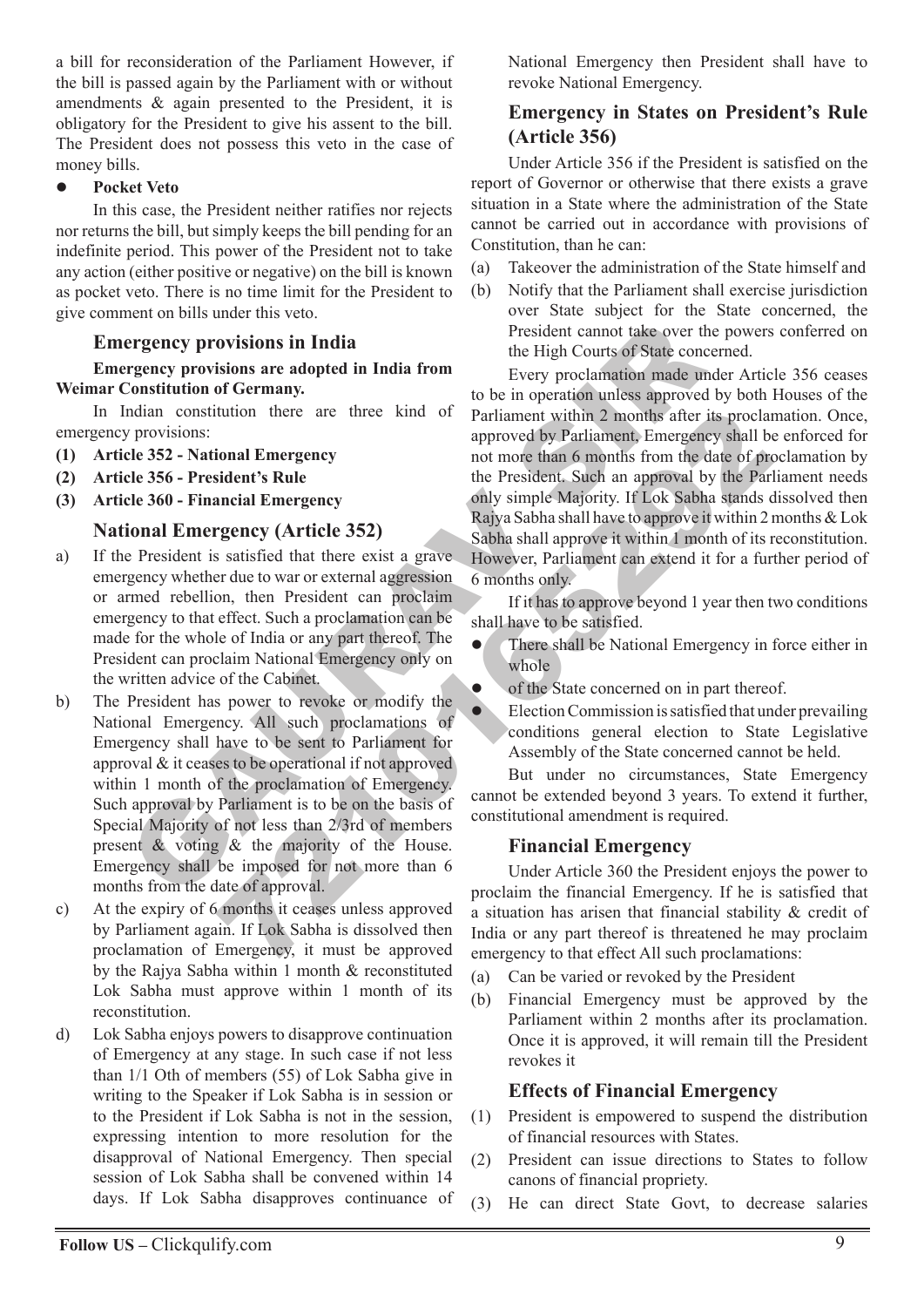allowances of Civil Servants & other Constitutional dignitaries.

(4) President can direct the Govt to resume all the financial & Money Bills passed by legislature for his consideration. The President can issue directions for the reduction of salaries & allowances of Judges of the Supreme Court & the High Courts.

#### **State Legislature**

# **The State Legislature Legislative Assembly (Vidhan Sabha)**

Example of the particular and current states are controlled at the transformation of a vidhan Sabha are direct representatives and the big list of the particular state as they are directly to the state of the particular st The state and the members of the members of the members of the summarison is not more than 500. However, the size of the case in the states of Goa, Sikkim and At the members are cleeded by the case in the states of Goa, Si The Vidhan Sabha or the Legislative Assembly is the lower house of the state legislature in the different states & for the two of the union territories, Delhi & Pondicherry. Members of a Vidhan Sabha are direct representatives of the people of the particular state as they are directly elected by the adult suffrage. Each Vidhan Sabha is formed for a five year term after which all seats are up for election. The maximum size of Vidhan Sabha is not more than 500 members & not less than 60. However, the size of the Vidhan Sabha can be less than 60 members through an Act of Parliament, such is the case in the states of Goa, Sikkim & Mizoram. The Governor can appoint one member to represent the Anglo-Indian community if he or she finds that community to not be adequately represented in the House.

# **Qualification to be a member of Vidhan Sabha**

- 1. To become a member of a Vidhan Sabha:
- 2. A person mustbe a citizen of India
- 3. She/he must have attained 25 years of age.
- 4. She/he should be mentally sound & should not be bankrupt.
- 5. She/he should also state an affidavit that there are no criminal procedures against him.

#### **Vidhan Sabha via-a-vis Lok Sabha**

The position of Vidhan Sabha is relatively stronger than Lok Sabha when it comes to the relation with the respective upper houses. The following are differences in the legislative procedures:

- 1. In case of Bills other than money Bills the position of Vidhan Sabha is stronger as compared to Lok Sabha. While disagreement between the two Houses of the Union Parliament is resolved by "Joint Sitting", there is no such provision of solving the deadlock at the state level. The upper house at the state level can just delay the bill for the maximum period of 4 months i.e. 3 months in first journey & 1 month in second journey.
- 2. While the period for passing a Bill (other than money Bill) from Rajya Sabha is six months is the case of Legislative Councils it is just three months.

#### **Legislative Council (Vidhan Parishad)**

The Legislative Council is a permanent body that

cannot be dissolved; each Member of the Legislative Council (MLC) serves for a six-year term, with terms staggered so that the terms of one-third of a Council's members expire every two years. This arrangement parallels that for the Rajya Sabha, the upper house of the Parliament of India. Six states in India have a Legislative Council: Andhra Pradesh, Bihar, Jammu & Kashmir, Karnataka, Maharashtra, & Uttar Pradesh.

# **Qualification to be a member of Vidhan Parishad**

- She/he mustbe citizen of India  $\bullet$
- She/he must have attained at least 30 years of age  $\bullet$
- She/he mustbe mentally sound,  $\bullet$
- She/he must not be a bankrupt  $\bullet$
- She/he must be listed the voters' list of the state for which he or she is contesting an election.  $\bullet$

# **Election of members of Legislative Council**

- One-third of the members are elected by members of local bodies such as corporations, municipalities, & Zilla Parishads.  $\bullet$
- One-third of the members are elected by members of Legislative Assembly from among the persons who are not members of the Assembly.  $\bullet$ 
	- One-twelfth of the members are elected by the persons who are graduates of three years' standing residing in that state.
	- One-twelfth are elected by persons engaged for at least three years in teaching in educational institutions within the state not lower than secondary schools, including colleges & universities.
- One-sixth are nominated by the governor from persons having knowledge or practical experience in fields such as literature, science, arts, the co-operative movement & social service.  $\blacksquare$

#### **Governor**

 $\bullet$ 

 $\bullet$ 

The Governor is merely appointed by the President which really means, by the Union Council of Ministers. The Governor holds office during the pleasure of the President, there is no security of his tenure. He can be removed by the President at any time. There is no impeachment process for removal of Governors as prescribed in constitution in the case of President.

# **The powers of Governors**

#### **Executive Powers**

- The Governor appoints the Chief Minister who enjoys the support of the majority in the Vidhan Sabha.  $\bullet$
- The Governor also appoints the other members of the Council of Ministers & distributes portfolios to them on the advice of the Chief Minister.  $\bullet$
- He/she also appoints the Advocate General & the chairman & members of the State Public Service  $\bullet$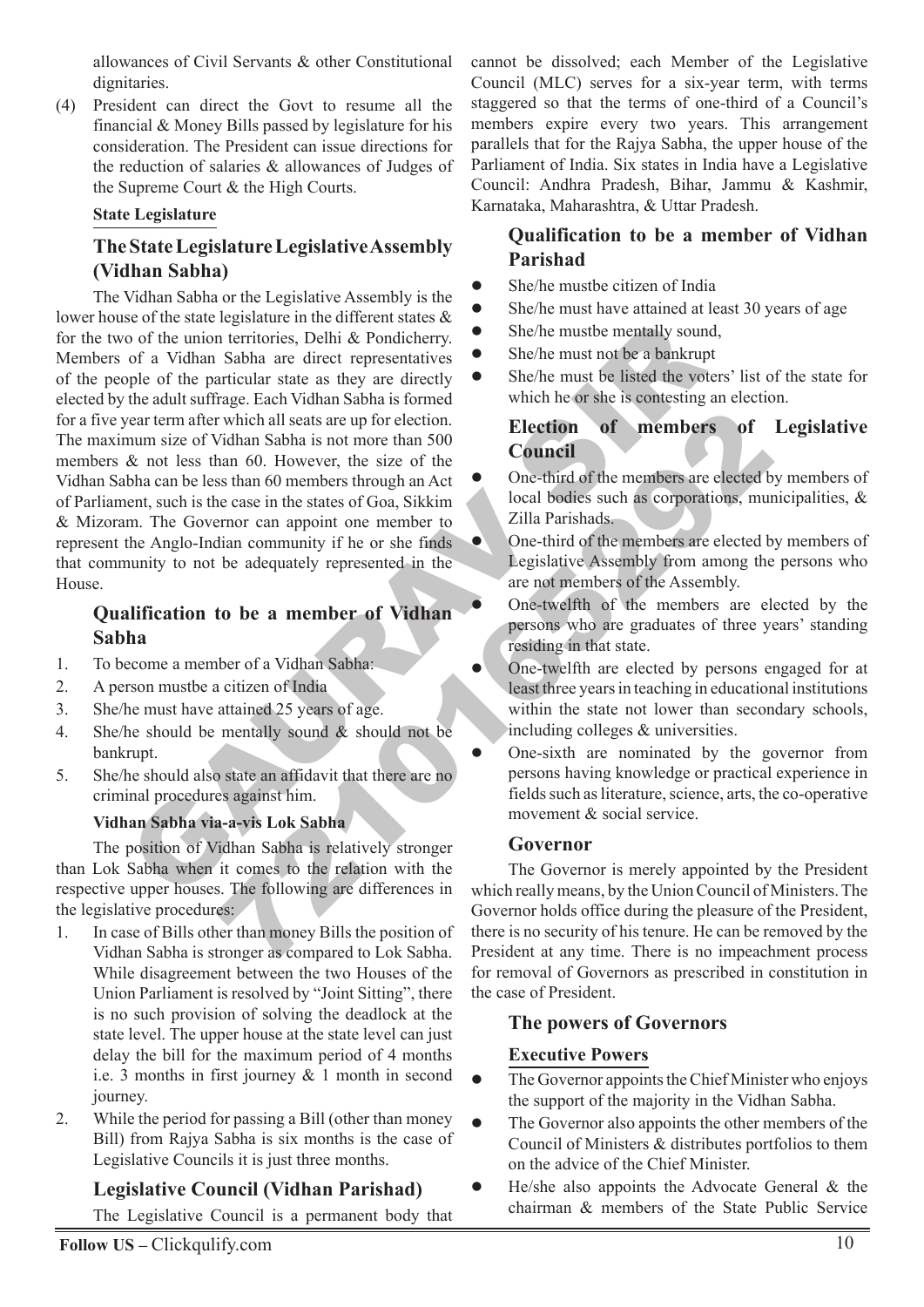Commission.

The Governor appoints the judges of the District **Courts**.  $\bullet$ 

# **Legislative Powers**

- Summons the sessions of both houses of the state legislature & prorogues them.  $\bullet$
- Inaugurates the state legislature by addressing it after the assembly elections  $\&$  also at the beginning of the first session every year.  $\bullet$
- Can even dissolve the Vidhan Sabha. These powers are formal & the Governor while using these powers must act according to the advice of the Council of Ministers headed by the Chief Minister.  $\bullet$
- The Governor's address on these occasions generally outlines new policies of the state Govt.  $\bullet$
- A bill that the state legislature has passed can become a law only after the Governor gives assent  $\bullet$
- Can return a bill to the state legislature, if it is not a money bill, for reconsideration  $\bullet$
- Has the power to reserve certain bills for the President  $\bullet$
- When the state legislature is not in session & the Governor considers it necessary to have a law, then the Governor can promulgate ordinances.  $\bullet$

#### **Financial Powers**

- Money bills can be introduced in the State Legislative Assembly only on the prior recommendation of the Governor.  $\bullet$
- Governor also causes to be laid before the State Legislature the annual financial statement which is the State Budget.  $\bullet$
- Further no demand for grant shall be made except on his/her recommendation.  $\bullet$
- He can also make advances out of the Contingency Fund of the State to meet any unforeseen expenditure.  $\bullet$
- Governor constitutes the State Finance Commission  $\bullet$

# **Discretionary Powers**

There are situations when the Governor has to act as per his/her own judgment & take decisions on his own. Such powers are called discretionary Powers:

- When no party gets a majority in the Vidhan Sabha, the Governor can either ask the leader of the single largest party or the consensus leader of two or more to form the Govt. The Governor then appoints the leader of the largest party to Chief Minister.  $\bullet$
- The Governor can send a report to the President informing him or her that the State's constitutional functioning has been compromised & recommending the President impose "President's rule" upon the state.  $\bullet$
- Governor can reserve any Bill for the President  $\bullet$

# **Governor's power of Veto**

When a Bill is presented before the Governor after its passage by the house(s) of the state legislature, the Governor may take any of the following steps:

- 1. He may declare his assent to the Bill
- 2. He may declare that he withholds his assent to the Bill
- 3. He may (in case of a Bill other than money Bill), return the Bill with a message
- 4. The Governor may also reserve a Bill for the consideration of President

The President enjoys absolute veto in the case of Bills reserved for him by the Governors. The president may act in the following manner:

- 1. In case of money Bill President may either declare his assent or withhold his assent
- 2. In the case of Bills other than money Bill the President apart from declaring his assent or refusing it, direct the Governor to return the Bill to the Legislature for recommendations in such cases.

# **Local Self-Governance**

# **Panchayati Raj**

 $\bullet$ 

 $\bullet$ 

- The Panchayati Raj System is the **first tier** or level of democratic government.
- The term Panchayati Raj in India signifies the system of rural local self-government It was constitutionalized through the **73 rd Constitutional Amendment** Act of **1992.**
- sters headed by the Chief Minister.<br>
Governor's address on these occasions generally in the following manner<br>
in the state legislature has passed can become<br>
that the state legislature has passed can become<br>
that the state Example the case of Bills other than money Bills of the same of Bills of the same of coverage is the coverage of refunded to reserve certain bills for the recommendations in such cases.<br>
Figure is not in session & the stat The development of the village was the immediate problem faced by our country after independence. Hence the **Community Development Programme** was launched in **1952** with a view to carrying out the integral rural development work.  $\bullet$ 
	- **Rajasthan** was the first state to set up Panchayati Raj System in 1959 followed by Andhra Pradesh.  $\bullet$

#### **Main Provisions of 73 rd Amendment Act**

- This act has added a new **Part**-IX to the Constitution of India.  $\bullet$
- It is entitled as The Panchayats' & consists of provisions from **Articles 243(A) to 243 (O).** In addition, the act has also added a new **Eleventh Schedule** to the Constitution. It contains 29 functional items of the panchayats.  $\bullet$
- Fixing tenure of five years for Panchayats at all levels & holding fresh elections withing six months in the event of supersession of any Panchayat.  $\bullet$
- Reservation of  $1/3$  seats (both members  $\&$ chiarpersons) for women in Panchayats at all the levels.  $\bullet$
- The Act provides for a three-tier systerm of the Panchayati Raj in the states namely:  $\bullet$
- (i) **Gram Panchayat** at the Village level.
- (ii) **Panchayat Samiti** at the Block level.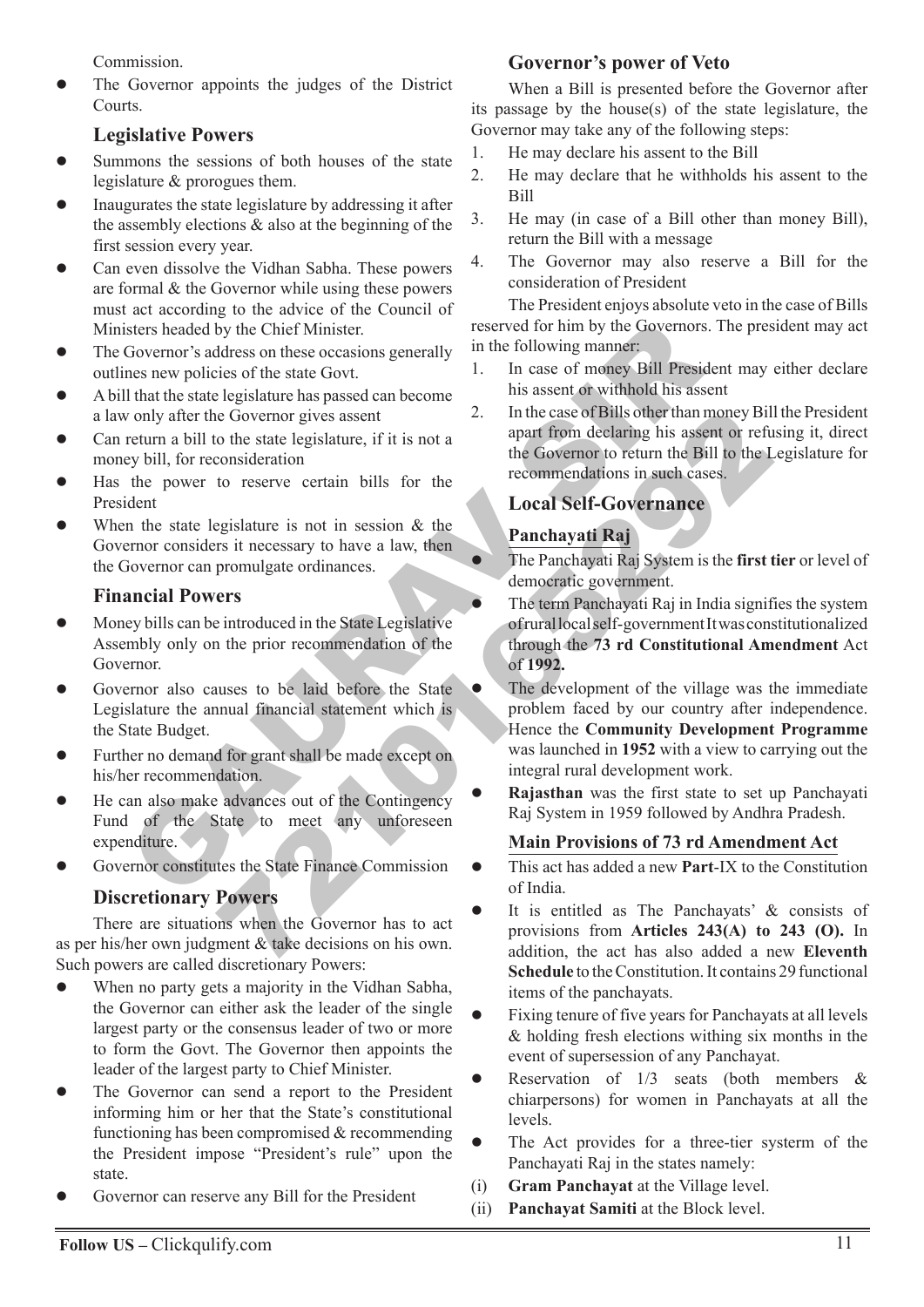(iii) **Zila Parishad** at the District level.

#### **Compulsory Provisions for Panchayati Raj Institutions**

- 1. Organisation of Gram Sabha in a village or group of villages.
- 2. Establishment of Panchayats at the village, intermediate & district levels.
- 3. **21 years** to be the minimum age for contesting elections to Panchayats.
- 4. Reservation of seats (both members & chairpersons) for SCs & STs in Panchayats at all the three levels.
- 5. Reservation of **one-third seats** (both members & chairpersons) for women in Panchayats at all the three levels.
- 6. Fixing tenure of **five years** for Panchayats at all levels & holding fresh elections within six months in the event of supersession of any Panchayat.
- 7. Establishment of a **State Election Commission** for conducting elections to the Panchayats.
- 8. Constitution of a **State Finance Commission** after every five years to review the financial position of the panchayats.

#### **Organisational Struture**

- persons) for women in Panchayats at all the 3.<br>
levels.<br>
levels.<br>
levels.<br>
levels.<br>
levels.<br>
levels.<br>
levels.<br>
levels.<br>
levels.<br>
levels.<br>
Significations within six months in<br>
a distinguished jurist.<br>
vent of supersession **(i) Gram Panchayat at the Village level:–** The members of the Gram Panchayat are elected by the Gram Sabha. The **Pradhans** (Presidents) of the Gram Sabha are the ex-officio members of the Gram Panchayat **Note: Gram Sabha** means a body consisting of persons registered in the electoral roles relating to a village comprised within the area of Panchayat at the village level.
- **(ii) Panchayat Samiti at the Block level:–** The Panchayat Samiti has many Gram Panchayats under it. All the Presidents of the Panchayats within the Block are the ex officio members of the 'Panchayat Samitis'.

#### **(iii) Zila Parishad at the District level**

- $\star$  Zila Parishad is an apex body under the Panchayati Raj. It co-ordinates the activities of the various Panchayat Samitis.
- $\star$  Zila Parishad actually makes developmental plans at the district level.
- $\mathcal{R}$  With the help of Panchayat Samitis, it also regulates the money distribution among all the Gram Panchayats.

#### **Supreme Court of India**

Supreme Court of India is the highest judicial forum & final court of appeal. According to the Constitution of India, the role of the Supreme Court is that of a federal court & guardian of the Constitution.

#### **Composition of Supreme Court**

Under Article 124(1) the constitution originally

provided for 1 Chief Justice of India & not more than 6 other judges. The constitution authorizes the Parliament to provide by law in fixing the Strength of the judges of the Supreme Court. The Parliament passed the Supreme Court (Number of Judges) thus accordingly, a Constitutional Amendment Act in 2008 has increased the strength of Supreme Court to 31 (1 Chief Justice + 30 other judges).

#### **Qualification to be a judge of Supreme Court**

- 1. A person mustbe a citizen of India
- 2. He/she must have been, for at least five years, a Judge of a High Court or of two or more such Courts in succession
- 3. Or an Advocate of a High Court or of two or more such Courts in succession for at least ten years
- 4. Or the person must be, in the opinion of the President, a distinguished jurist.

# **Removal of judges of Supreme Court**

Article 124(4) provides for the removal of a judge of the Supreme Court. He is removed by the President upon an address by both the Houses of the Parliament supported by a majority of not less than 2/3rd of members present & voting & a majority of total strength of the House on the ground of misbehavior or incapacity.

#### **The President shall pass the order of removal in the same session in which the Parliament passed the resolution.**

session of any Panchayat.<br> **Removal of judges of Supreme**<br>
a State Election Commission for<br>
and the Capacity He is tenoved by the Panchayats.<br>
State Finance Commission after<br>
an address by both the Houses of the Parliam<br>
c Article 124(5) confers the power on the Parliament to provide by law for the procedure for the Presentation of an address & for the investigation for proof of misbehavior or incapacity of a judge. Accordingly the Parliament passed Judges (Inquiry) Act 1968 which states that a resolution seeking the removal of a judge of Supreme Court can be introduced in either House of Parliament.

- It should be supported by not less than 100 member of Lok Sabha.  $\bullet$
- If it is to be introduced in Rajya Sabha it should be supported by no less than 50 members of Rajya Sabha.  $\bullet$
- Once the resolution is initiated in either house of the parliament, the presiding officer of that House shall appoint a three member Judicial Committee to investigate into charges & provide proof of misbehavior or incapacity.  $\bullet$
- The judicial committee shall be headed by a serving judge of the Supreme Court. Second member can be a serving judge of the High Court & the third member can be an eminent jurist.  $\bullet$
- The Court divided the entire process of removal of a judge into two parts mainly Judicial Act & Political Act. Whenever the authority concerned does not enjoy discretionary power it is called Judiciary act & the judge concerned does not enjoy the right to be heard in such cases.  $\bullet$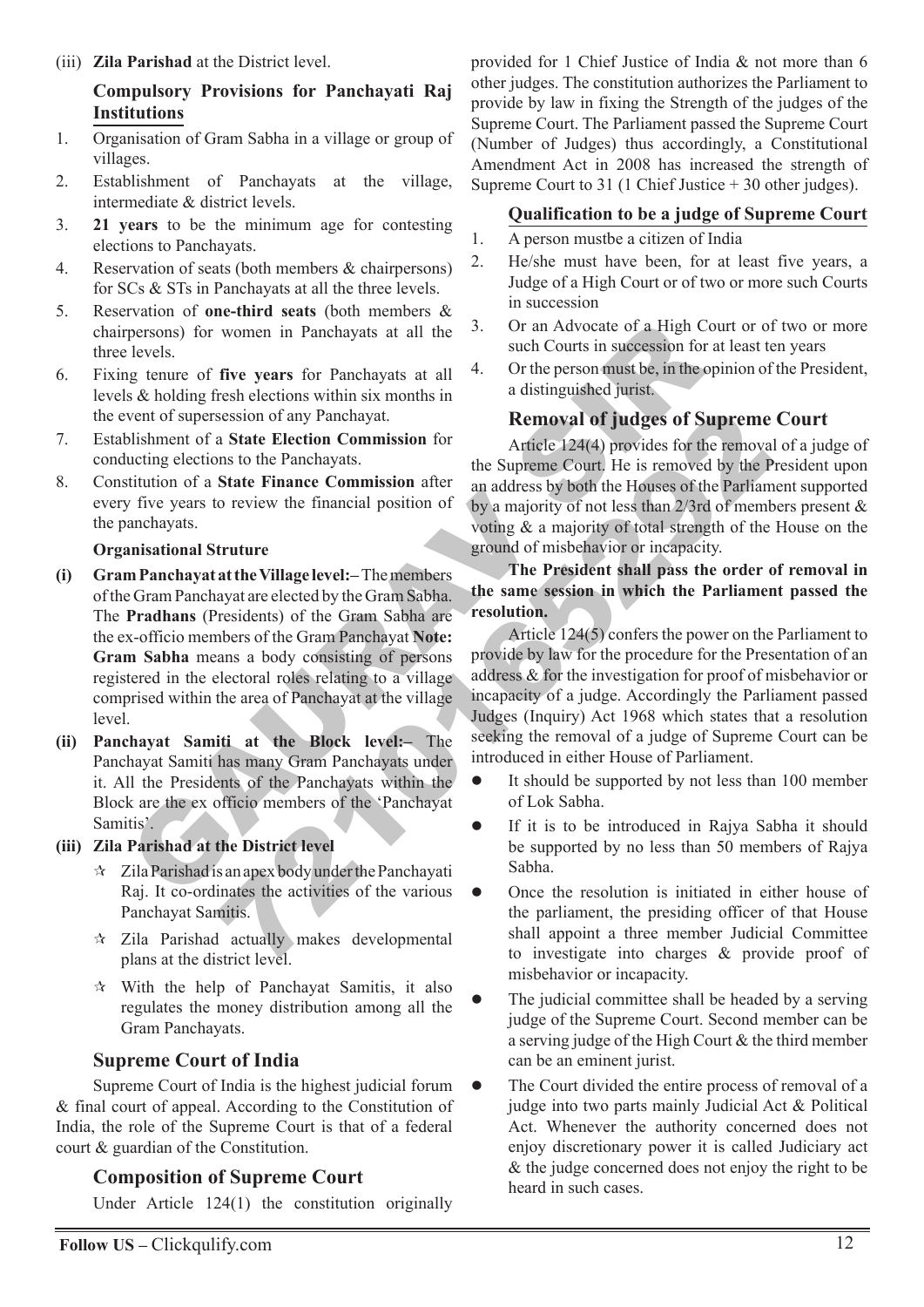# **The judicial parts consist of:**

- 1. The presiding officer appointing a three member judicial committee.
- 2. Judicial committee investigating the charges.
- 3. The President passing the order of removal of a Judge Whereas the political parts consist of:
	- 1. Introduction of resolution in Parliament
	- 2. Houses of Parliament passing the resolution.

The Court also clarified that the Parliament is not bound to pass the resolution even if the judicial committee establish proof of misbehavior or incapacity. However, if the Judicial Committee failed to provide proof of misbehavior or incapacity, the Parliament cannot take up the resolution process further.

# **Supreme Court in India(Jurisdiction)**

consider the partial and the state of the Superno Court in **India** (*Jurisdiction*)<br>
2. The Superno Court in **India (***Jurisdiction*)<br>
2. The Superno Court in **India (***Jurisdiction*)<br>
2. The Superno Court in **India (***Jur* 22. If the Happen Court has the Constitution of<br>
Schapter IV of the Constitution of India lay<br>
29. Disputes between two or more states on the superior contraction of the Superior Constitution of the Superior of the Superi It is the highest judicial forum & final court of appeal as established by Part V, Chapter IV of the Constitution of India. Articles 124 to 147 of the Constitution of India lay down the composition & jurisdiction of the Supreme Court of India. The Supreme Court has Original jurisdiction, Appellate jurisdiction & Advisory jurisdiction. The Supreme Court is the highest appellate court which takes up appeals against the verdicts of the High Courts & other courts of the states & territories.

The Supreme Court has the power to transfer the cases from one High Court to another & even from one District Court of a particular state to another District Court of the other state. The Supreme Court has the power of Constitutional review. The Supreme Court of India held its inaugural sitting on 28 January 1950.

**Salary**-Article 125 of the Indian Constitution leaves it to the Indian Parliament to determine the salary, other allowances, leave of absence, pension, etc. of the Supreme Court judges. However, the Parliament cannot alter any of these privileges & rights to the judge's disadvantage after his appointment A judge gets  $\bar{\xi}90,000 \&$  the Chief Justice gets a sum of ₹1,00,000.

# **Some Important Points on SC**

- 1. The first woman judge of the Supreme Court was Justice Fatima Beevi in 1987. However, there has been no female Chief Justice
- 2. Ad hoc Judges:
	- a) Ad hoc Judges are non-Supreme Court judges who sit in the Supreme Court when there is insufficient quorum to perform the judicial duties.
	- b) Ad hoc Judges are appointed by the Chief Justice after obtaining consent from the President
	- c) Serving(HC)  $&$  retired(SC  $&$  HC) judges of the Supreme Court (and High Courts) can sit & act as ad hoc Judges of the Supreme Court
	- d) Only such persons can be appointed as ad hoc Judges who are qualified to be appointed as a regular Judge of the Supreme Court
- 3. The Chief Justice administers the oath infront of the President
- 4. The first Chief Justice of India was H J Kania (1950 - 1951).
- 5. The shortest tenure was for K N Singh (Nov 1991 - Dec 1991, UP)
- 6. The longest tenure was for Y V Chandrachud (1978 - 1985, Bombay)

# **Jurisdiction of The Supreme Court:**

#### **a) Original Jurisdiction:**

- 1. Original Jurisdiction means that certain types of cases can originate with the Supreme Court only
- 2. The Supreme Court has original jurisdiction in
	- a) Disputes between the Centre & one or more states.
	- b) Disputes between the Centre & any state(s) on one side & one or more states on the other side.
	- c) Disputes between two or more states.
	- d) Disputes regarding the enforcement of Fundamental Rights.

# **b)Appellate Jurisdiction:**

Appellate Jurisdiction means that appeals against judgements of lower courts can be referred to SC as the Supreme Court is the highest court of appeal in the country.

#### **c) Advisory Jurisdiction:**

- 1. Advisory Jurisdiction refers to the process where the President seeks the Court's advice on legal matters.
- 2. If the President asks for advice from the Supreme Court, the Court is duty-bound to give it. However, it is not binding on the President to accept the advice.

# **High Court**

- 1) The High Court is at the apex of the judicial administration of the state.
- 2) Art 214 of the Constitution provides that there shall be a High Court for each state of the Indian union. But the Indian Parliament is empowered to establish a common High Court for two or more states & to extend the jurisdiction of a High Court to a union territory. Similarly, Parliament can also reduce the area of jurisdiction of a High Court.
- 3) The High Court consists of a Chief Justice & some other Judges. The number of judges is to be determined by the President of Indian from time to time.
- 4) The Chief Justice of a High Court is appointed by the President in consultation with the Chief Justice of the Supreme Court & the Governor of the state concerned. The procedure for appointing other judges is the same except that the Chief Justice of the High Court concerned is also consulted. HC JUDGE hold office until they attain the age of 62 years & are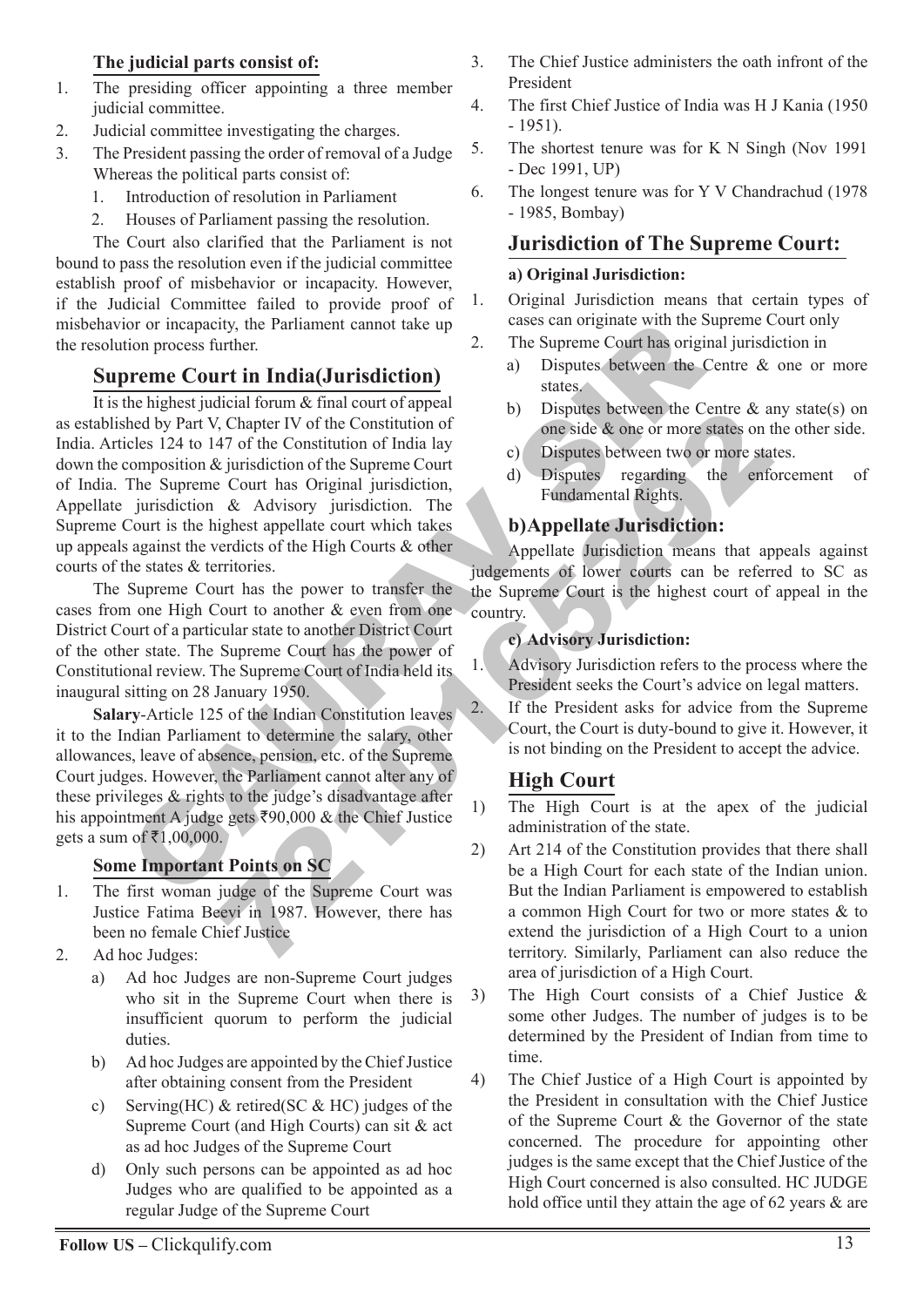removed from office in the same manner as a judge the essential function of the High Court of the Supreme Court.

# **Qualification**

A person shall be qualified for appointment as a judge of the High Court if

- (a) he is a citizen of India,
- (b) has for at least ten yeas held a judicial office in the territory of India, or
- (c) has for at least ten years been an advocate of a High Court, or of two or more such courts in succession.

Every judge of the High Court before entering upon his office shall make & subscribe before the Governor of the state, an oath of affirmation in the form prescribed by the Constitution.

# **Removal of judges**

A judge of the High Court shall hold office until he attains the age of 62 years. A judge may resign from his office by writing under his hand to the president of India. He can also be removed by the President of India on the ground of proved misbehavior or inefficiency if a resolution to that effect is passed by both the Houses of Parliament by a two-thirds majority of the total members present & voting, supported by a majority of the total membership of each house.

# **Jurisdiction of a HC**

In oath of affirmation in the form prescribed by<br>
the and Habeas Corpus means<br>
intion,<br>
any cold of fluid sets and a prison of **a** body'.<br>
<br>
Signe of the High Court shall hold of fluce until the<br>
signe of 62 years. A judg Equivalent of the dial of the constitution of the dial of the president of Indian on the US of the Cause of evidence and the president of Indian on the House of Parliament (a) The meaning of the term Quo Way the total memb **The High Court has Original jurisdiction in such matters as writs & Appellate jurisdiction over all subordinate courts in their jurisdiction.** Every High court has the power to issue to any person or authority including any Govt within its jurisdiction, direction, or orders including writs which are in the nature of habeas corpus, mandamus prohibition, qua-warranto & certiorari or any of them for enforcement of fundamental rights conferred by part III of the constitution & for any other purpose.

- **1) Election petitions challenging the elections of Members of Parliament or member of State Legislative Assembly or other local bodies can be filed in the concerned High Court.**
- **2) The High Courts have Appellate jurisdiction in both civil & criminal cases against the decisions of lower courts.**

**Under Revisory jurisdiction, the High Court is empowered to call for the records of any court to satisfy itself about the correctness of the legality of the orders passed.** This power may be exercised on the petition of the interested party or it can suo moto call for the records & pass necessary orders.

All Courts excepting tribunals dealing with the Armed forces, are under the supervision of the High CourtTribunals dealing with the Armed forces are not under the supervision of HC.

This power is enjoyed under Art 227 of the Constitution. Thus administration of the state's judiciary is

# **Writs in Indian Constitution**

As per the Right to Constitutional Remedies-Articles 32-35, A citizen has right to move to the courts for securing the fundamental rights. Citizens can go to the Supreme Court or the high Courts for getting their fundamental rights enforced. It empowers the Courts to issue directions or orders or writs for this purpose. Writs are issued for enforcement of FUNDAMENTAL RIGHTS BY EITHER SC or HC.

# **Types of Writs:**

# **1. Writ of Habeas Corpus :**

- (a) Habeas Corpus means 'you may have the body'.
- (b) This ensures that a prisoner can be released from unlawful detention—that is, detention lacking sufficient cause or evidence.

# **2. Writ of Quo Warranto :**

- (a) The meaning of the term Quo Warranto is "by what authority'.
- (b) The writ shall be issued only when the public office is held by a particular person in an illegal manner.
- (c) If a person has usurped a public office, the Court may direct him not to carry out any activities in the office or may announce the office to be vacant.

# **3. Writ of Mandamus :**

- (a) A writ of mandamus is an order issued by a superior court to a lower court or other entity commanding the lower court, corporation or public authority to perform or not perform specific acts.
- (b) It cannot be issued to compel an authority to do something against statutory provision.

# **4. Writ of Certiorari:**

- (a) It is a writ (order) of a higher court to a lower court to send all the documents in a case to it so the higher court can review the lower court's decision.
- (b) It is a writ seeking judicial review.
- (c) Granting a writ of certiorari means merely that at least four of the justices have determined that the circumstances described in the petition are sufficient to warrant review by the Court

# **5. Writ of Prohibition :**

- (a) A writ of prohibition is issued primarily to prevent an inferior court from exceeding its jurisdiction.
- (b) These Writs are issued as "alternative" or "peremptory." An alternative Writ directs the recipient to immediately act, or desist, & "Show Cause" why the directive should not be made permanent. A peremptory Writ directs the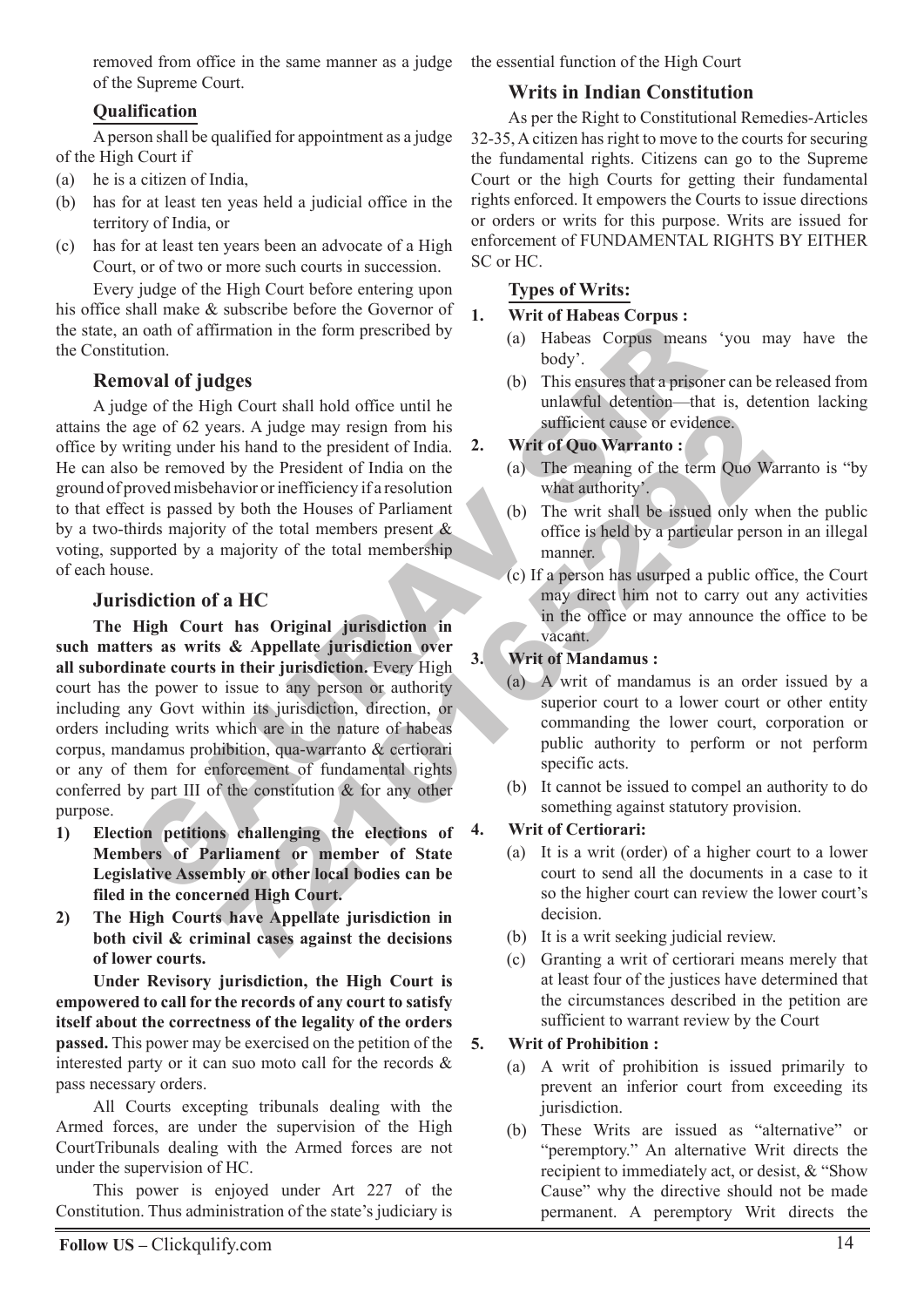recipient to immediately act, or desist, & "return" the Writ, with certification of its compliance, within a certain time.

(c) The writ can be issued only when the proceedings are pending in a court if the proceeding has matured into decision, writ will not lie.

# **Union Territories**

- **Articles 239 to 241** in Part VIII of the Constitution deal with the union territories. Even though all the union territories belong to one category, there is no uniformity in their administrative system.  $\bullet$
- Every union territory is administered by the president acting through an administrator appointed by him. An administrator of a union territory is an agent of the president & not head of state like a governor.  $\bullet$
- The president can specify the designation of an administrator; it is Lieutenant Governor in the case of Delhi, Puducherry & Andaman & Nicobar Islands & Administrator in the case of Chandigarh, Dadra & Nagar Haveli, Daman & Diu & Lakshadweep.  $\bullet$
- g through an administrator appointed by him. The Election Commissionisa<br>
diministrator of a union territory is an agent of the case are free & the election<br>
president & not head of state like a governor.<br>
In iteration of a Experiment Given<br>orror in the case of Chandigarh, Dadra & superintendence, direction & control<br>of pridia & the office of vice-president<br>man & Diu & Lakshadweep.<br>Image laws on any subject of the selection commission.<br>Image The Parliament can make laws on any subject of the three lists (including the State List) for the union territories. This power of Parliament also extends to Puducherry & Delhi, which have their own local legislatures but the legislative assembly of both (Delhi & Puducherry) can also make laws on any subject of the State List & Concurrent List This means that the legislative power of Parliament for the union territories on subjects of the State List remain unaffected even after establishing a local legislature for them.  $\bullet$

# **Special Status of Jammu & Kashmir**

Article 370 in Part XXI of the Constitution grants a special status to it. Accordingly, all the provisions of the Constitution of India do not apply to it It is also the only state in the Indian Union which has its own separate Constitution.

#### **The important features of the special state are as follows:**

- 1. Contrary to the case with the other states, the residuary power lies with the legislature of the Jammu & Kashmir (and not the Parliament).
- 2. The state has its own Constitution. This also implies that 'dual citizenship' principle is followed in this state.
- 3. Part-IV (Directive Principles of State Policy) & Part-IV(A) (Fundamental Duties) are not applicable to the state.
- 4. The National Emergency proclaimed only on the ground of war or external aggression shall have automatic extension to the state of J&K This means that the National Emergency proclaimed on the ground of armed rebellion shall not have automatic extension to J&K.
- 5. Financial Emergency (Art 360) cannot be imposed on the state.
- 6. Art  $19(1)$  &  $31(2)$  have not been abolished for this state & hen ce "right to property" still stands guaranteed to the people of J&K.
- 7. The Parliament is not empowered to make laws on the subjects of state list (7th schedule) for the state of J&K under any circumstance.
- 8. The Governor of the state is to be appointed only after consultation with the Chief Minister of that state.

# **Govenrnment Bodies**

# 1) **Election Commission**

 $\bullet$ 

 $\bullet$ 

 $\bullet$ 

- The Election Commission is a permanent, independent body established by the Constitution of India directly to ensure free & fair elections in the country. Article 324 of the Constitution provides that the power of superintendence, direction & control of elections to parliament, state legislatures, the office of president of India & the office of vice-president of India shall be vested in the election commission.  $\bullet$ 
	- Elections are conducted according to the constitutional provisions supplemented by laws made by Parliament
	- The major laws are Representation of the People Act, 1950, which mainly deals with the preparation & revision of electoral rolls, & the Representation of the People Act, 1951, which deals in detail with all aspects of conduct of elections & past election disputes.
	- The electoral system in India in borrowed from the one operating in Great Britain. Presently, the Election Commission consists of one Chief Election Commissioner (CEC) &two Election Commissioners.
- The Commission works under the overall supervision of the Chief Election Commissioner.  $\bullet$
- The tenure of the CEC & the Election Commissioners has been fixed as six years, subject to the maximum age limit of 65 years (whichever is earlier).  $\bullet$
- The Chief Election Commissioner & the Election Commissioners are placed at par in matters of salary  $&$  allowances  $&$  they are the same as those of a judge of Supreme Court.  $\bullet$
- The Chief Election Commissioner is not eligible for reappointment  $\bullet$
- The Election Commission is not concerned with the elections to Panchayats & municipalities in the states.  $\bullet$
- The elections to the Panchayats  $\&$  the municipalities in the states are conducted by 'State Election Commissions'.  $\bullet$

# **Independence of CEC**

Article 324 of the Constitution has made the following provisions to safeguard  $\&$  ensure the independent  $\&$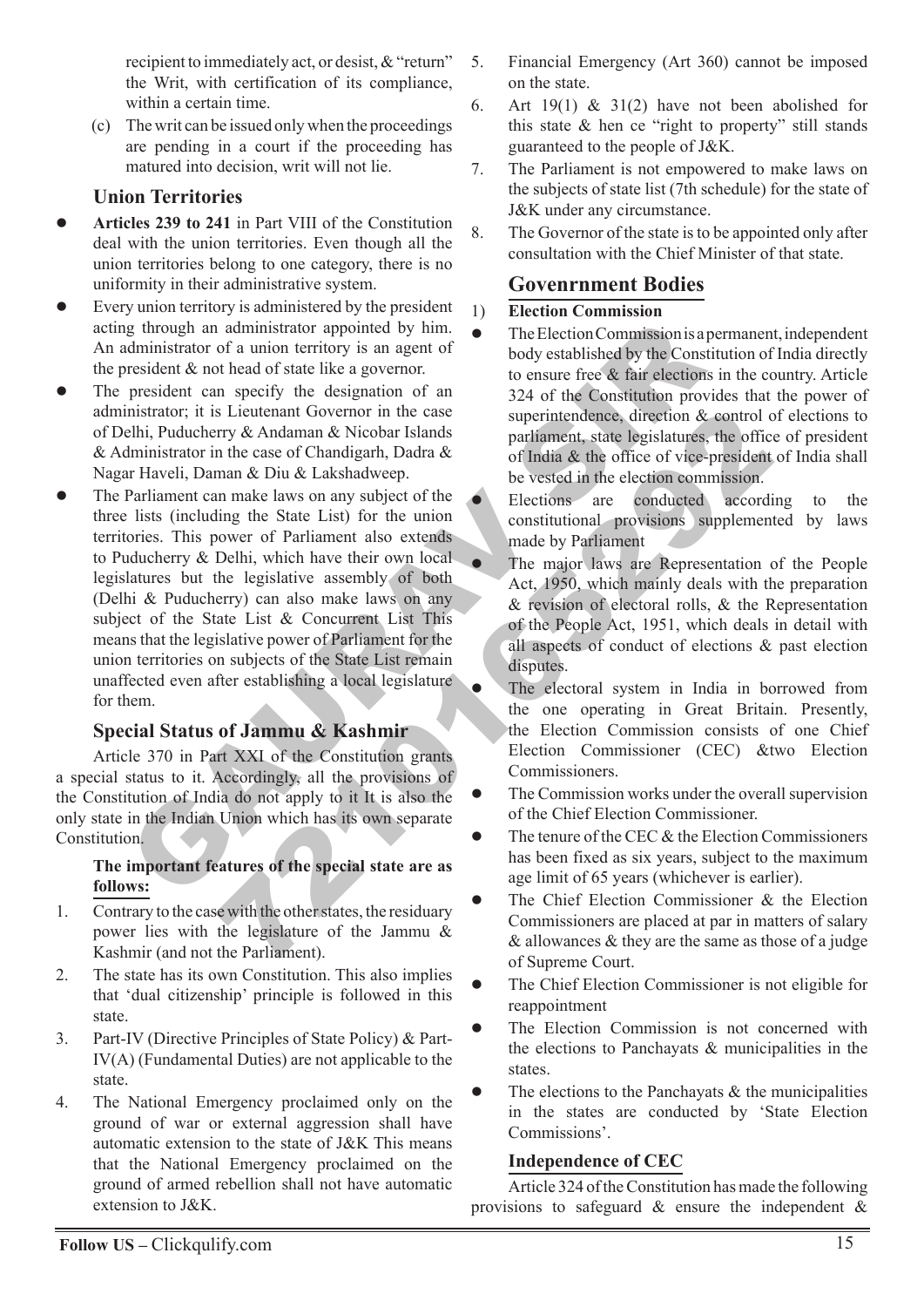impartial functioning of the Election Commission:

- 1. The Chief Election Commissioner is provided with the security of tenure. He cannot be removed from his office except in same manner & on the same grounds as a judge of the Supreme Court.
- 2. The Election Commissioner cannot be removed from office except on the recommendation of the Chief Election Commissioner.

# **Powers & functions**

- 1. To determine the territorial areas of the electoral constituencies throughout the country on the basis of the Delimitation Commission Act of Parliament.
- 2. To prepare & periodically revise electoral rolls & to register all eligible voters.
- 3. To notify the dates & schedules of elections & to scrutinise nomination papers.
- 4. To grant recognition to political parties & allot election symbols to them.
- 5. To act as a court for settling disputes related to granting of recognition to political parties & allotment of election symbols to them.
- 6. To determine the code of conduct to be observed by the parties & the candidates at the time of elections.
- 7. To advise the President on matters relating to the disqualification of the members of Parliament.
- 8. To advise the governor on matters relating to the disqualification of the members of state legislature.
- 9. To cancel polls in the event of rigging, booth capturing, violence & other irregularities.
- 10. To register political parties for the purpose of elections & grant them the status of national or state parties on the basis of their poll performance

# **Union Public Service Commission**

- repare & periodically revise electoral rolls & to<br>
teri all eighte voters.<br>
Social external effections & to<br>
the chaiman of JSPSC<br>
orify the dates & schedules of elections & to<br>
the comptroller & Auditor<br>
intercognition to tion to political parties & allot<br>
of the Constitution of India (Article 148<br>
of the constitution of India (Article 148<br>
an independent office of the Comptrol<br>
ition to political parties & allotment<br>
or conduct to be obse With the promulgation of the new Constitution for independent India on 26th January, 1950, the Federal Public Service Commission was accorded a constitutional status as an autonomous entity & given the title - Union Public Service Commission.  $\bullet$
- The UPSC has been established under Article 315 of the Constitution of India. The Commission consists of a Chairman &ten Members.  $\bullet$
- The chairman & members of the commission hold office for a term of six years or until they attain the age of 65 years, whichever is earlier.  $\bullet$
- It is an independent constitutional body.  $\bullet$
- The main function of UPSC is Recruitment to services & posts under the Union through conduct of competitive examinations.  $\bullet$

# **State Public Service Commission**

A state public service commission consists of a chairman & other members appointed by the governor of the state. But they can be removed only by the President  $\bullet$ 

- It is an independent constitutional body.  $\bullet$
- The chairman & members of the commission hold office for a term of six years or until they attain the age of 62 years, whichever is earlier.  $\bullet$
- The main function of SPSC is to conduct examin ations for appointments to the services of the state.  $\bullet$

# **Joint State Public Service Commission**

- The Constitution makes a provision for the establishment of a Joint State Public Service Commission (JSPSC) for two or more states.  $\bullet$
- A JSPSC can be created by an act of Parliament on the request of the state legislatures concerned. Thus, a JSPSC is a statutory & not a constitutional body.
- The chairman of JSPSC is appointed by the President  $\bullet$

# **Comptroller & Auditor General**

- The Constitution of India (Article 148) provides for an independent office of the Comptroller & Auditor General of India (CAG).
- It is the supreme audit institution of India.
- He is the head of the Indian Audit & Accounts Department  $\&$  the guardian of the public purse  $\&$ controls the entire financial system of the country at both the levels—the Centre & the state.

# **Appointment & term**

 $\bullet$ 

 $\bullet$  $\bullet$ 

 $\bullet$ 

 $\bullet$ 

- The CAG is appointed by the President of India. He holds office for a period of six years or up to the age of 65 years, whichever is earlier.
- He can resign any time from his office by addressing the resignation letter to the president He can also be removed by the President on same grounds & in the same manner as a judge of the Supreme Court.

# **Main function of the CAG**

- 1. He audits the accounts related to all expenditure from the Consolidated Fund of India & consolidated fund of each state.
- 2. He audits all expenditure from the Contingency Fund of India & the Public Account of India as well as the contingency fund of each state & the public account of each state.
- 3. He audits the accounts of any other authority when requested by the President or Governor.

**Note:** He submits his audit reports relating to the accounts of the Centre to President & relating to the accounts of a state to governor.

# **Attorney General of India**

- Art. 76 states that the President shall apoint a person who is qualified to be appointed as a judge of the Supreme Court to be the Attorney General of India.  $\blacksquare$
- He is the fist legal officer of the Govt, of India.  $\bullet$
- The term of office of the AGI is not fixed by the Constitution of India.  $\bullet$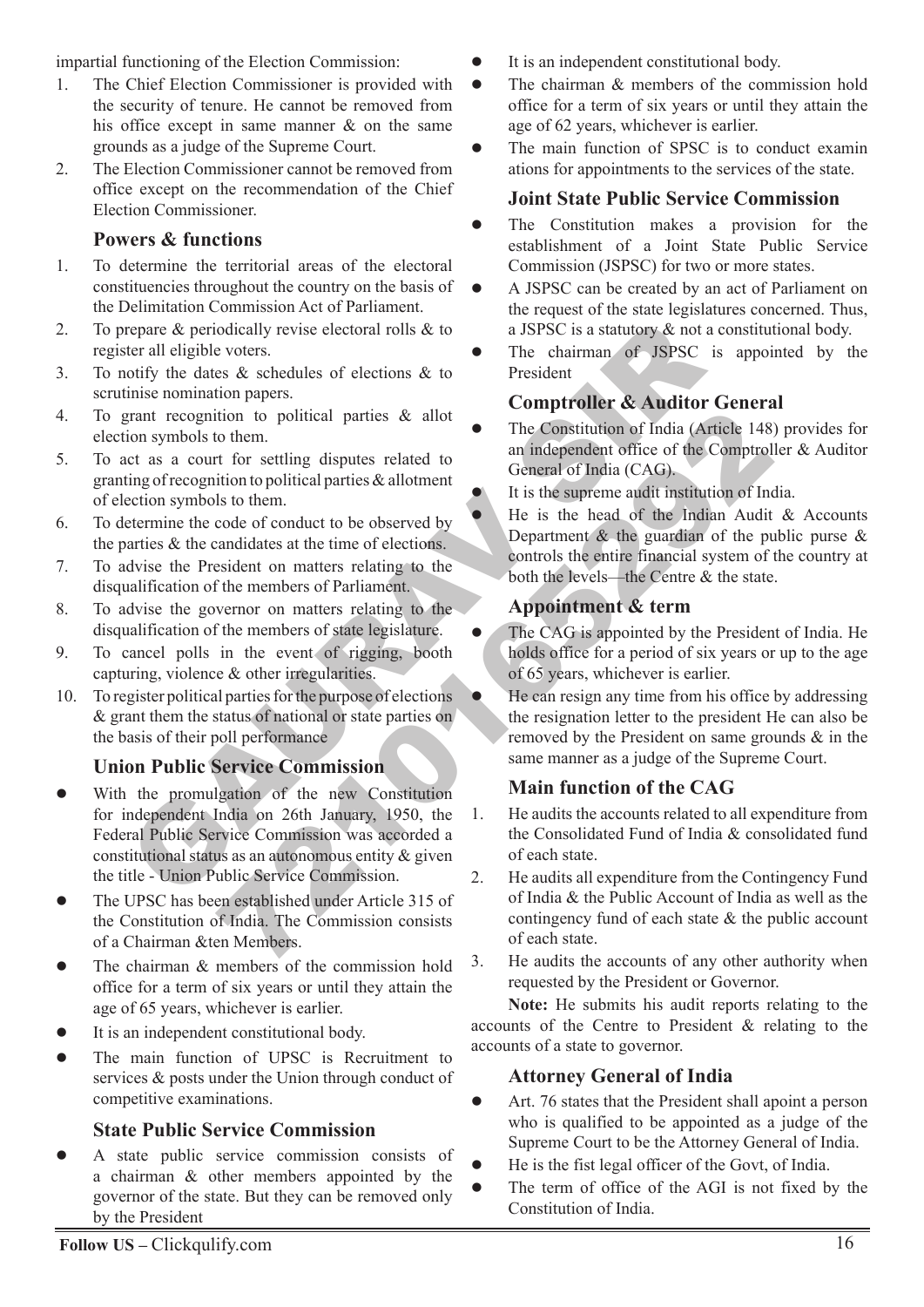- He holds office during the pleasure of the President & receives remuneration as the President may determine. Although, he is not a member of either House of Parliament, he enjoys the right to attend & speak in the Parliamentary deliberations & meeting (of both the Lok Sabha & the Rajya Sabha), without a right to vote.  $\bullet$
- He advises the Government of India on any legal matter.  $\bullet$
- He performs any legal duties assigned by the President of India.  $\bullet$
- He discharges any functions conferred on him by the Constitution or the President.  $\bullet$
- In the performance of his official duties, the Attorney General has the right of audience in all courts in the territory of India.  $\bullet$
- He is entitled to all the privileges  $\&$  immunities as a Member of Parliament  $\bullet$

Anatomic of the issocial control of the Consolidated Fund of the Testimate of his official duties, the Attorney then the equal amount of money<br>
are performance of his official duties, the Attorney then the custodiated Fun **Note:** The Constitution (Article 165) has provided for the office of the advocate general for the states. He is the highest law officer in the state. Thus he cooresponds to the Attorney General of India. He is appointed by the Governor of the state.

# **Parliamentary Funds Consolidated Fund of India**

- 1. Article 266 has established Consolidated Fund of India.
- 2. It is a constitutional fund.
- 3. All the receipts received, loans raised  $\&$  the incomeof the Govt of India are deposited into a Fund called the Consolidated Fund of India.
- 4. It is the largest fund of the Govt of India & any amount of money can be deposited into this account
- 5. It is a regular fund of Govt, of India.
- 6. All expenditures of the Govt of India are spent out of the Consolidated Fund of India.
- 7. It has been placed at the disposal of the Parliament. No money can be deposited into withdrawn or appropriated out of the Consolidated Fund of India without the prior sanction of the Parliament. Article 266 has also created a separate Consolidated Fund for each State.

# **Public Account of India**

Under Article 266 any money other than the receipts, loans & the income received by the Govt, of India is deposited into an account called the Public Account of India. The Public Account of India is placed at the disposal of the President article 266 has also created public account for each states.

# **Contingency Fund of India**

Article 267 empowers the Parliament to provide by law for the establishment of a public fund called the Contingency Fund of India. Accordingly, the Parliament

enacted the Contingency Fund of India (Misc. Provisions Act) 1950, which has created the contingency Fund of India with an upper limit of Rs. 50 Cr. It is not a regular fund of Govt, of India & it is used to meet on unforeseen expenditures of the Govt of India. It is placed at the disposal of President who can provide the sanction for meeting an emergency expenditure out of contingency Fund of India.

The Fund is used when the Parliament is not in a position to sanction money out of Consolidated Fund of India to meet an unforeseen expenditure. The money so sanctioned out of contingency fund of India by the President is placed before the Parliament for its approval subsequently. If the Parliament approves the expenditure then the equal amount of money is transferred from Consolidated Fund of India to Contingency Fund of India. Thus the Contingency Fund is replenished by the Contingency Fund. The Parliament by law may increase the upper limit of Contingency Fund either permanently or temporarily.

# **Political Parties**

A recognised political party has been classified either as a "national party" or a "state party". Recognition to a party is granted by the "Election Commission of India".

# **Conditions for Recognition as a National Party**

A party is recognized as a national party if any of the following conditions is fulfilled:

- 1. If it wins 2% of seats in Lok Sabha at a general election;and these candidates are elected from three states; or
- 2. If it secures 6% of valid votes polled in any four or more states at a general elcetion to the Lok Sbha or to the legislative assembly; & in addition, it wins four seats in the Lok Sabha from any state or states; or
- 3. If it is recognized as state party in your states.

# **Important Points to look at**

- ment<br>
ment<br>
the upper limit of Contingency Fund either<br>
vocate general for the states. He is<br>
in the state. Thus he cooresponds<br>
in the state. Thus he cooresponds<br>
a "national party" or a "state party". Recognised politica 1. The estimate of expenditure in respect of a Ministry/ Department not charged upon the Consolidated Fund of India, placed for approval before the House on the recommendations of the President **-Demand for Grant**
	- 2. A Bill passed annually (or at various times of the year) providing for the withdrawal or appropriation from & out of the Consolidated Fund of India of moneys by Lok Sabha & moneys charged on the Consolidated Fund for the services of a financial year or a part thereof-**Appropriation Bill**
	- 3. A motion for reduction of a demand for grant by or to a specified amount**-Cut motion**
	- 4. Cut motion can be of three types - **Disapproval of policy cut, Economy cut & Token cut**
	- 5. A grant made by Lok Sabha in advance in respect of the estimated expenditure of the Government of India for a part of a financial year pending the voting of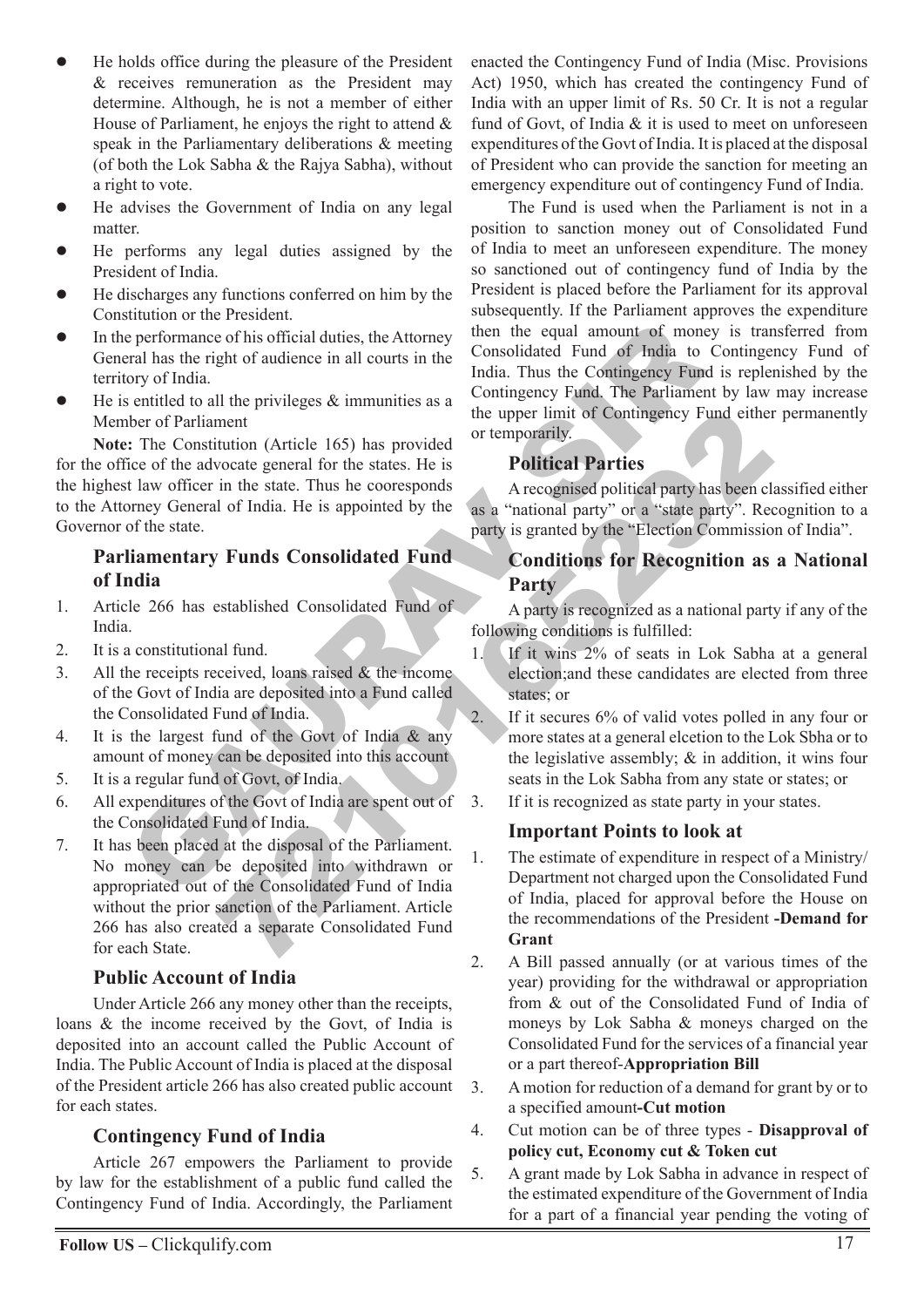Demands for Grants for the financial year. A Motion for Vote on Account is dealt with in the same way as if it were a demand for grant.**-Vote on Account**

6. The first hour of a sitting of the House normally allotted for asking & answering of questions**-Question Hour**

# **Motions in Parliament**

- **(1) Private Member's business:–** Every member who is not a Minister is called a Private Member. The Private Member's business includes Private Member's Bills & Private Member's Resolutions. The period of notice for introduction of Bill is one month unless the Presiding officer allows introduction at a shorter notice.
- **(2) Question Hour:–** Normally, the first hour of the business of a House everyday is devoted to questions & is called Question Hour (11:00 AM to 12:00 Noon).
- Fresiding officer allows introduction at a shorte<br> **CAURAC SET CONSTANT CONSTANT CONSTANT CONSTANT CONSTANT CONSTANT CONSTANT CONSTANT CONSTANT CONSTANT CONSTANT CONSTANT CONSTANT CONSTANT CONSTANT CONSTANT CONSTANT CONSTA** Start and Controllary (11:00 AM to 12:00<br>
Article 120 : Language to be used in Pa<br>
starred Questions:- A started Article 122 : Restriction on discussion<br>
by five supplementary questions<br>
by five supplementary questions<br>
b **(3) Starred & Unstarred Questions:–** A starred question is one to which a member desires an oral answer in the House. Answer to such a question may be followed by five supplementary questions by other members. An unstarred question is one to which written answer is desired by the Member. No supplementary questions can be asked thereon.
- **(4) Short Notice Questions:–** These are related to matter of urgent public importance & can be asked by members with notice shorter than the 10 days prescribed for an ordinary question. It is for the Speaker to determine whether the matter is of real urgent nature or not.
- **(5) Adjournment Motions:–** An adjournment motion is an extra-ordinary procedure which if admitted leads to setting aside the normal business of the House for discussing a definite matter of Urgent Public importance.
- **(6) Calling Attention:–** It is a notice by which a member with the prior permission of the Speaker, Calls the attention of a Minister of any matter of urgent public importance & the Minister may make a brief statement or ask for time to make a statement at a later hour or date it is an Indian Innovation.

There is no calling attention Notice in the Rajya Sabha. Instead there exists a motion called 'Motion for Papers.'

**(7) Privilege Motion:–** This motion is moved by a member if in his opinion any minister or any of the members commits a breach of privilege of the House by withholding any fact.

# **Articles Related to Bills**

- Article 107 : Provisions as to introduction & passing of Bills  $\bullet$
- Article 108 : Joint sitting of both Houses in certain cases  $\bullet$
- Article 109 : Special procedure in respect of Money Bills  $\bullet$
- Article 110 : Definition of "Money Bills"  $\bullet$
- Article 111: Assent to Bills  $\bullet$
- Article 112 : Annual financial statement  $\bullet$
- Article 113 : Procedure in Parliament with respect to estimates  $\bullet$
- Article 114: Appropriation Bills  $\bullet$
- Article 115 : Supplementary, additional or excess grants  $\bullet$
- Article 116 : Votes on account, votes of credit & exceptional grants  $\bullet$
- Article 117 : Special provisions as to financial Bills  $\bullet$
- Article 118 : Rules of procedure  $\bullet$
- Article 119 : Regulation by law of procedure in Parliament in relation to financial business  $\bullet$
- Article 120 : Language to be used in Parliament  $\bullet$
- Article 121: Restriction on discussion in Parliament Article 122 : Courts not inquire into proceedings of Parliament  $\bullet$

# **Indian Polity Questions**

- advantage of unitary system of governance is-
	- (a) more adaptability
	- (b) strong state
	- (c) more participation by the people
	- (d) Less chance of authoritarianism
- 2. which of the following countries has an unwritten constitution-
	- (a) USA (b) UK
	- (c) pakistan (d) india
- 3. the Constituent Assembly which enacted the constitution of indian,its members were-
	- (a) nominated by political parties
	- (b) elected by the legislative assemblies of different provinces
	- (c) directly elected by people
	- (d) nominated by governor general
- 4. how many members were in the interim parliament of india-
	- (a) 296 (b) 313
	- (c) 318 (d) 316
- 5. whe was the first central legislative assembly constituted-
	- (a) 1922 (b) 1923
	- (c) 1921 (d) 1920
- 6. the constituent assembly of india was constituted on the scheme of –
	- (a) wavell plan (b) cripps mission
	- (c) august offer (d) cabinet mission
- 7. which of the following acts suggested the post of comptroller and auditor general-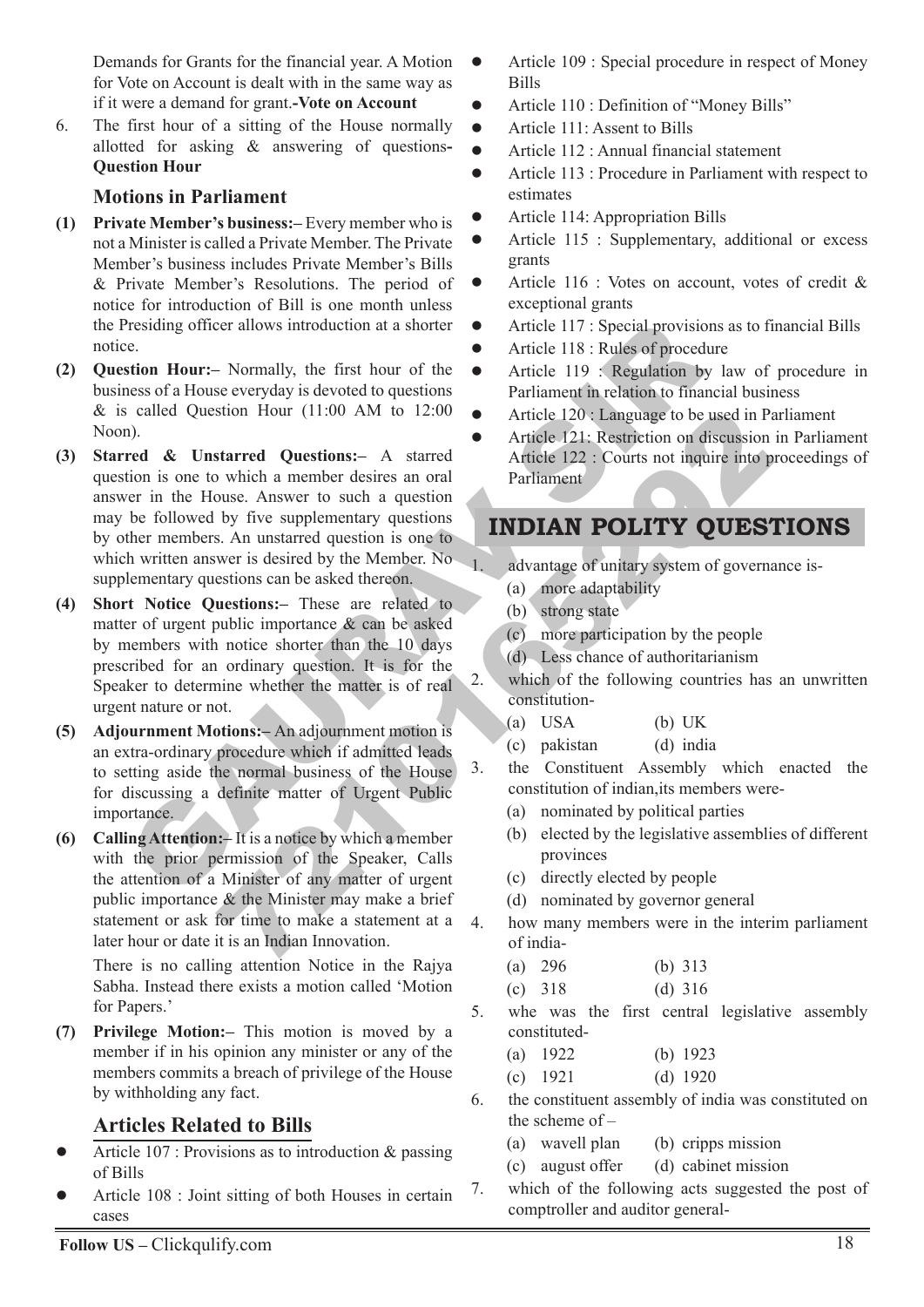- (a) act of 1909 (b) act of 1919
- (c) act of 1935 (d) act of 1947
- 8. who was the chairman of the constituent assembly of india-
	- (a) Dr. B.R.Ambedkar
	- (b) Dr.Rajendra Prasad
	- (c) Dr.B.N.rao
	- (d) pandit jawaharlal Nehru
- 9. which of the followings was the president of constituent assembly of india-
	- (a) dr.rajendra Prasad
	- (b) jawaharlal Nehru
	- (c) M.A.jinna
	- (d) lal bahadur shastri
- M.A.jinna<br>
all bahadur shastri<br>
all bahadur shastri<br>
of government but also imagines the democratic<br>
of government but also imagines a democratic<br>
of government but also imagines a democratic<br>
of government but also imagi 10. indian constitution not only imagines the democratic form of government but also imagines a democratic society, because its ideology is full of-
	- 1. justice 2. liberty
	- 3. equality 4. fraternity
	- (a)  $1$  and  $2$  (b)  $2$  and  $3$
	- (c) 1 and 3 (d)  $1,2,3$  and 4

# **(SSC CPO exam 2012 )**

- 11. fundamental rights of indian constitution have adopted from which of the following nations-
	- (a) america (b) U.K.
	- (c) soviet Russia (d) none of these

# **(SSC multitasking exam,2013)**

- 12. which of the followings come under the jurisdiction of high court and supreme court-
	- (a) protection against the violation of constitution
	- (b) dispute between states and centre
	- (c) dispute among states
	- (d) protection of fundamental rights

# **(ssc cgl tier-1,2015)**

- 13. how many fundamental rights were there in the beginning-
	- (a) six (b) seven

(c) four (d) five

# **(ssc multitasking exam,2014)**

- 14. in which of the part of the constitution, the fundamental rights are enshrined in-
	- (a) part 2 (b) part-1
	- (c) part 4 (d) part 3

#### **(ssc cpo exam 2015)**

- 15. under which of the following article,any person can go to supreme court in violation of fundamental rights-
	- (a) article32 (b) article 28
	- (c) article29 (d) article31

**(ssc cpo exam 2012,ssc combined higher secondary exam 2013)**

- 16. which of the followings issues a writ-
	- (a) any high court
	- (b) any court
	- (c) district court
	- (d) administrative tribunal

# **(ssc cgl tier-1 exam 2014)**

- 17. under which of the following writs, a person is restricted to perform any duties for which he does not have the authority-
	- (a) mandamus (b) quo warranto
	- (c) certiorari (d) habeas corpus

#### **(ssc matric level exam 2002)**

- 18. which of the following writs is called bulwark of personal freedom-
	- (a) mandamus (b) habeas corpus
	- (c) quo warranto (d) certiorari

#### **(ssc LDC exam 2005)**

- 19. which of the followings is a the foundation of personal freedom-
	- (a) mandamus (b) habeas corpus
	- (c) quo warranto (d) certiorari

#### **(ssc section officer exam 2006)**

- 20. in which of the following situations , habeas corpus writ is issued-
	- (a) loss of property
	- (b) extra tax receipts
	- (c) faulty police detention
	- (d) violation of freedom of expression

#### **(ssc matric level exam 2002,chsl exam 2010)**

- 18 ideology is full of<br>
2. liberty<br>
4. fractentity<br>
4. fractentity<br>
(b) 2 and 3<br>
(d) 1,2,3 and 4<br>
(SSC CPO exam 2012)<br>
(c) quo warrante (d) ecritorian<br>
(sse exection office<br>
the form constitution have<br>
(sse exection offic 21. during what period ,the proclamation of emergency made by president should be approved by both house of the parliament-
	- (a) within one month
	- (b) within two months
	- (c) within four months
	- (d) within six months

#### **(ssc cgl exam 2000, ssc tax asst.exam 2007)**

- 22. the vice-president is the ex-officio chaiman of-
	- (a) rajya sabha
	- (b) lok sabha
	- (c) planning commission
	- (d) national development council

#### **(ssc matric level exam 2008)**

- 23. vice-president is-
	- (a) member of lok sabha
	- (b) member of rajya sabha
	- (c) member of any house
	- (d) not a member of any house

#### **(ssc cgl exam 2013)**

24. who completed two successive regimes of the vicepresident of india-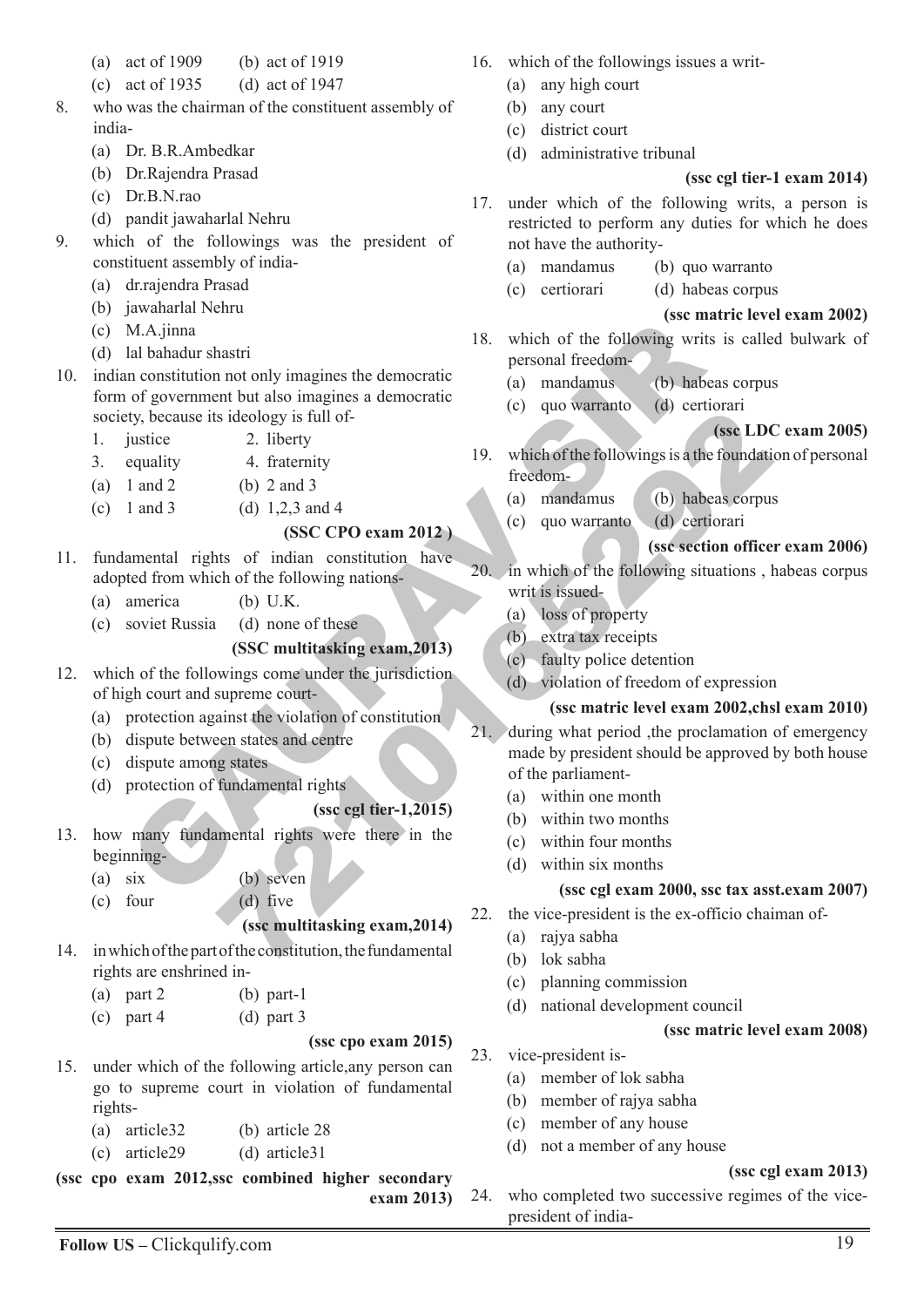- (a) S.Radhakrishnan
- (b) V.V.Giri
- (c) B.D.Jatti
- (d) M.Hidaytullah

# **(ssc matric level exam 2001, ssc cgl tier 1 exam 2012)**

- 25. who held the post of vice-president for two successive tenure-
	- (a) Dr.Radhakrishnan
	- (b) R.venkataraman
	- (c) Dr.shankar dayal sharma
	- (d) V.V.Giri

#### **(ssc cpo exam 2009)**

- 26. how many menbers can be nominated for both houses of parliament by the president-
	- (a) 16 (b) 10
	- (c) 12 (d) 14

# **(ssc combined higher secondary level exam 2014)**

- 27. the president of india is an integral part of-
	- (a) parliament (b) lok sabha
		- (c) rajya sabha (d) council of ministers

# **(ssc higher secondary level exam 2014)**

- 28. how many members of anglo-indian community can be nominated for the parliament by the president-
	- (a) 2
	- (b) 4
	- (c) 8
	- (d) depends on president's will

# **(ssc stenographer grade d exam 2005)**

- many menbers can be one exam 2005)<br>
The members can be nominal diffused by the president<br>
The condition of the partial part of the partial part of<br>
The condition of the secondary level exam 2014)<br>
(a) after every five yea (a) 14<br>
(a) the recondary level exam 2014)<br>
(a) after every five year<br>
(b) lok sabha<br>
(d) council of ministers<br>
(d) none of these<br>
(d) none of these<br>
(d) none of these<br>
(d) none of these<br>
(d) none of these<br>
(d) none of the 29. if anglo-indian community does not have enough representation in lok sabha, two members can be nominated by-
	- (a) prime minister
	- (b) president
	- (c) speaker of lok sabha
	- (d) president in discussion with parliament

#### **(ssc cgl tier 1 exam 2011)**

- 30. according to indian constitution, central minister will hold his post at the will of  $-$ 
	- (a) president of india
	- (b) prime minister of india
	- (c) parliament
	- (d) supreme court

# **(ssc matric level exam 2008)**

- 31. india has adopted the parliamentary form of government from-
	- (a) american constitution
	- (b) russian constitution
	- (c) british constitution
	- (d) swiss constitution
	- **(ssc combined higher secondary level exam 2013)**
- 32. where have we borrowed the parliamentary form of government-
	- (a) russia (b) ireland
	- (c) britain (d) america

# **(ssc combined higher secondary level exam 2015)**

- 33. what is the name of upper house of indian parliament –
	- (a) senate (b) rajya sabha
	- (c) house of lord (d) legislative assembly

**(ssc cgl tier 1 2015)**

- 34. what is the maximum gap period between two sessions of parliament-
	- (a) 4 months (b) 6 months
	- (c) 8 months (d) 9 months

#### **(ssc cgl exam 2000,2004)**

- 35. rajya sabha is dissolved-
	- (a) after every five year
	- (b) after every six year
	- (c) on the advice of prme minister
	- (d) none of these

#### **(ssc cpo exam 2008)**

- 36. which of the followings is not correct-
	- (a) person should have completed age of 30 years to elect as a member of rajya sabha
	- (b) person should have completed age of 25 years to elect as a member of lok sabha
	- (c) person should have completed age of 21 years to elect as member of legislative os state
	- (d) person eligible to vote in panchayat election should have completed age of 18 years

#### **(ssc combined higher secondary level exam 2011)**

- 37. answer the name of two temporary houses of parliamentary structure of india-
	- (a) rajya sabha and legislative assembly
	- (b) lok sabha and legislative council
	- (c) rajya sabha and legislative council
	- (d) lok sabha and legislative assembly

#### **(ssc multi tasking exam 2014)**

- 38. the minimum age for the member of rajya sabha is-
	- (a) 25 years (b) 21 years
	- (c)  $30 \text{ years}$  (d)  $35 \text{ years}$

#### **(ssc cgl exam 1999,ssc cpo exam 2007)**

- 39. who presides the joint sitting of parliament-
	- (a) chairman of rajya sabha
	- (b) senior most member of parliament
	- (c) speaker of lok sabha
	- (d) president of india

#### **(ssc matric level exam 2002)**

- 40. the committee which examines the audit report of comptroller and auditor general of india, is-
	- (a) estimates committee